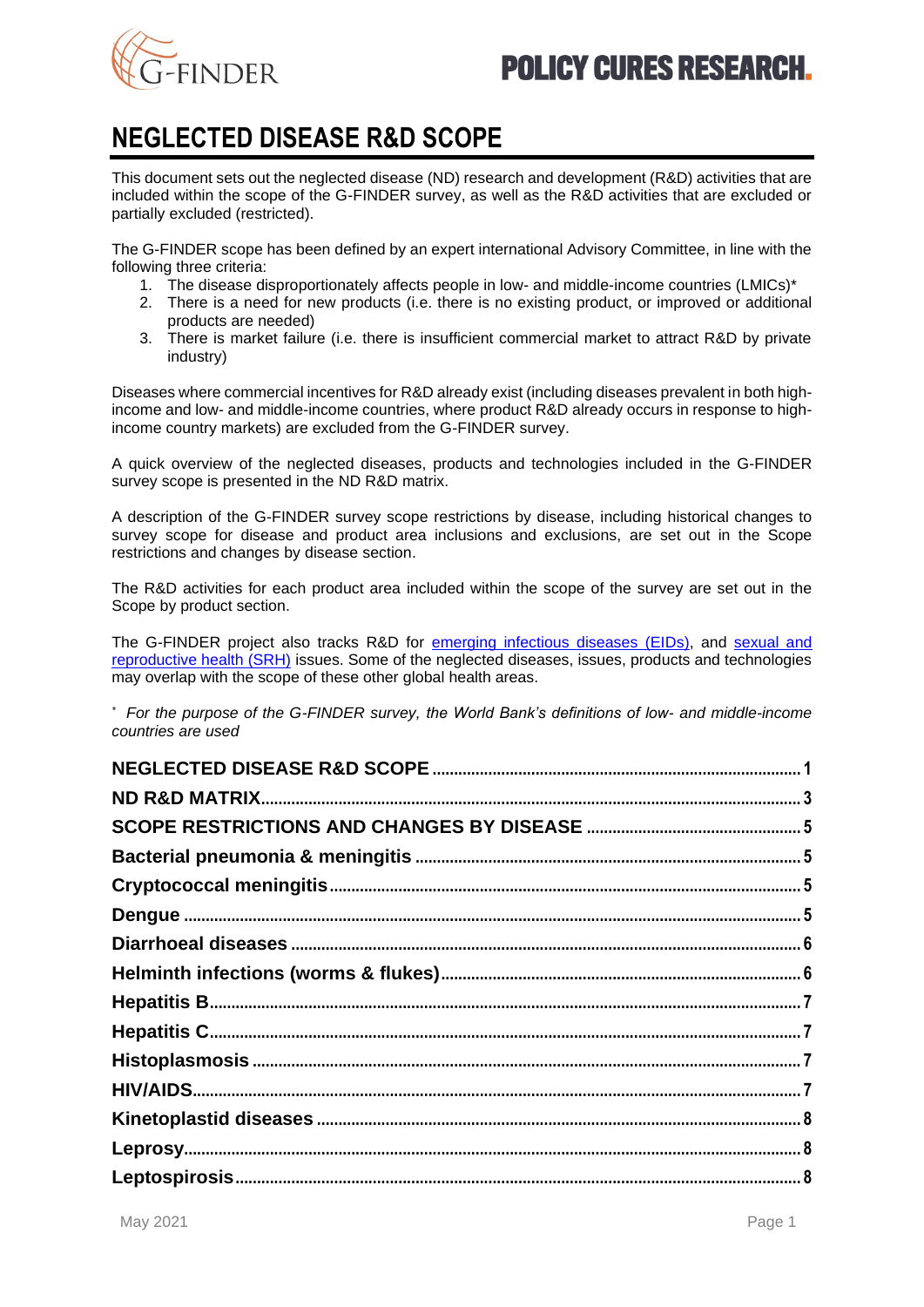

|       | R&D for more than one neglected disease or global health area  10 |  |
|-------|-------------------------------------------------------------------|--|
|       |                                                                   |  |
| L.    |                                                                   |  |
| Ш.    |                                                                   |  |
| III.  |                                                                   |  |
| IV.   |                                                                   |  |
| V.    |                                                                   |  |
| VI.   |                                                                   |  |
| VII.  |                                                                   |  |
| VIII. |                                                                   |  |
| IX.   |                                                                   |  |

Note: Select a section heading to jump to that page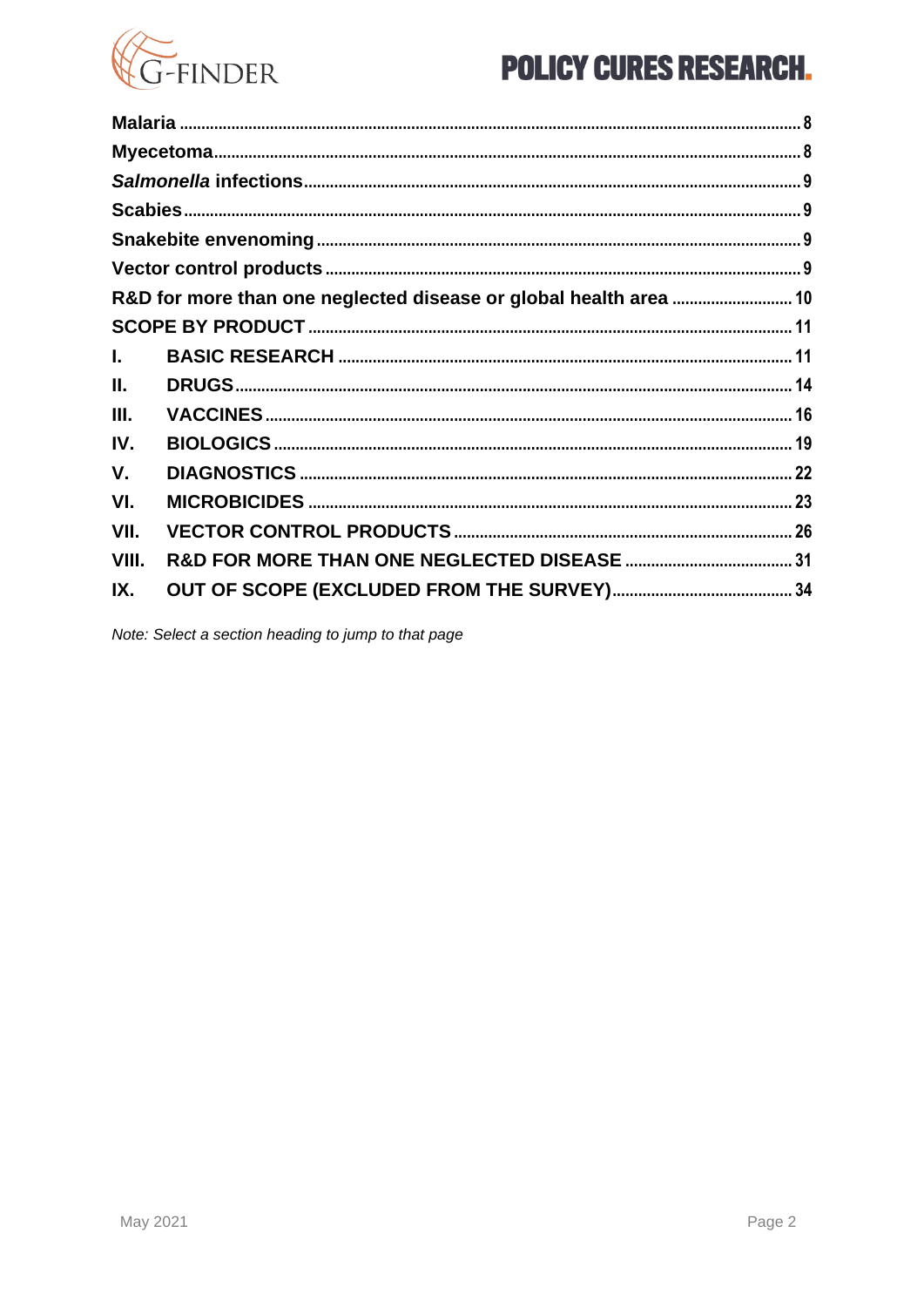

# <span id="page-2-0"></span>**ND R&D MATRIX**

|                                                |               |                                                   | <b>Basic research</b> | <b>Drugs</b>      | <b>Vaccines</b>   | <b>Biologics</b>  |                | Diagnostics Microbicides Vector control | products                 |
|------------------------------------------------|---------------|---------------------------------------------------|-----------------------|-------------------|-------------------|-------------------|----------------|-----------------------------------------|--------------------------|
| <b>Bacterial</b><br>pneumonia &<br>meningitis  | S. pneumoniae |                                                   | Restricted            | $\blacksquare$    | Restricted        | $\overline{a}$    | $\checkmark$   |                                         | ä,                       |
|                                                |               | N. meningitidis                                   | <b>Restricted</b>     | $\blacksquare$    | <b>Restricted</b> | ä,                | $\checkmark$   | $\blacksquare$                          | ÷,                       |
|                                                | meningitidis  | Both S. pneumoniae and N.                         | <b>Restricted</b>     | $\blacksquare$    |                   | $\blacksquare$    | $\checkmark$   |                                         |                          |
| <b>Buruli ulcer</b>                            |               |                                                   | ✓                     | ✓                 | $\checkmark$      | $\mathbf{r}$      | $\checkmark$   | $\blacksquare$                          | $\sim$                   |
| <b>Cryptococcal meningitis</b>                 |               |                                                   | $\blacksquare$        | ✓                 | $\blacksquare$    | ✓                 | $\blacksquare$ | $\blacksquare$                          | $\blacksquare$           |
| Dengue                                         |               |                                                   | $\checkmark$          | ✓                 | $\blacksquare$    | ✓                 | $\checkmark$   | $\ddot{\phantom{a}}$                    | ✓                        |
| <b>Diarrhoeal diseases</b>                     |               | Rotavirus                                         | <b>Restricted</b>     | $\blacksquare$    | <b>Restricted</b> | ä,                | $\blacksquare$ | $\blacksquare$                          | $\overline{\phantom{a}}$ |
|                                                |               | Cholera                                           | ✓                     | Restricted        | $\checkmark$      | <b>Restricted</b> | $\checkmark$   | $\overline{a}$                          | $\overline{a}$           |
|                                                |               | Shigella                                          | $\checkmark$          | <b>Restricted</b> | $\checkmark$      | Restricted        | $\checkmark$   | $\overline{a}$                          | $\overline{a}$           |
|                                                |               | Cryptosporidiosis                                 | ✓                     | <b>Restricted</b> | ✓                 | <b>Restricted</b> | $\checkmark$   | $\blacksquare$                          | $\blacksquare$           |
|                                                |               | Enterotoxigenic E. coli<br>(ETEC)                 | <b>Restricted</b>     | $\blacksquare$    | ✓                 |                   | $\checkmark$   |                                         |                          |
|                                                |               | Enteroaggregative E. coli<br>(EAEC)               | $\overline{a}$        | $\blacksquare$    | ✓                 | ÷                 | $\checkmark$   |                                         |                          |
|                                                |               | Giardiasis                                        | $\blacksquare$        | $\blacksquare$    | $\blacksquare$    | $\blacksquare$    | $\checkmark$   | $\blacksquare$                          |                          |
|                                                |               | Multiple diarrhoeal<br>diseases                   | ✓                     | <b>Restricted</b> | ✓                 | <b>Restricted</b> | $\checkmark$   |                                         |                          |
| <b>Helminth infections</b><br>(worms & flukes) |               | Schistosomiasis<br>(bilharziasis)                 | ✓                     | ✓                 | $\checkmark$      | ✓                 | $\checkmark$   |                                         | ✓                        |
|                                                |               | Onchocerciasis (river<br>blindness)               | ✓                     | ✓                 | $\checkmark$      |                   | $\checkmark$   |                                         | ✓                        |
|                                                |               | Lymphatic filariasis<br>(elephantiasis)           | ✓                     | ✓                 | $\blacksquare$    |                   | $\checkmark$   |                                         | ✓                        |
|                                                |               | Tapeworm (taeniasis /<br>cysticercosis)           | ✓                     | ✓                 | $\blacksquare$    | $\overline{a}$    | $\checkmark$   |                                         | ✓                        |
|                                                |               | Hookworm<br>(ancylostomiasis &<br>necatoriasis)   | ✓                     | ✓                 | ✓                 |                   |                |                                         |                          |
|                                                |               | Whipworm (trichuriasis)                           | ✓                     | ✓                 | $\blacksquare$    | ÷,                | $\blacksquare$ |                                         |                          |
|                                                |               | Roundworm (ascariasis)                            | ✓                     | ✓                 |                   |                   |                |                                         |                          |
|                                                |               | Strongyloidiasis & other<br>intestinal roundworms | $\checkmark$          | ✓                 | $\checkmark$      |                   | $\checkmark$   |                                         |                          |
|                                                |               | Multiple helminth<br>infections                   | ✓                     | ✓                 | $\checkmark$      |                   | $\checkmark$   |                                         | ✓                        |
| <b>Hepatitis B</b>                             |               |                                                   | Restricted            | <b>Restricted</b> | $\blacksquare$    | <b>Restricted</b> | $\checkmark$   | $\blacksquare$                          | $\blacksquare$           |
| <b>Hepatitis C</b>                             |               |                                                   | $\blacksquare$        | <b>Restricted</b> | ✓                 | $\overline{a}$    | ✓              | $\sim$                                  | $\blacksquare$           |
| <b>Histoplasmosis</b>                          |               |                                                   | $\checkmark$          | $\checkmark$      | $\blacksquare$    | $\blacksquare$    | $\checkmark$   | $\qquad \qquad \blacksquare$            | ä,                       |
| <b>HIV/AIDS</b>                                |               | <b>Restricted</b>                                 | <b>Restricted</b>     | $\checkmark$      | <b>Restricted</b> | $\checkmark$      | $\checkmark$   | $\blacksquare$                          |                          |
| <b>Kinetoplastid diseases</b>                  |               | Sleeping sickness (HAT)                           | $\checkmark$          | $\checkmark$      | $\checkmark$      | ✓                 | $\checkmark$   | $\blacksquare$                          | ✓                        |
|                                                |               | Leishmaniasis                                     | $\checkmark$          | $\checkmark$      | $\checkmark$      | ✓                 | $\checkmark$   | $\blacksquare$                          | $\blacksquare$           |
|                                                |               | Chagas' disease                                   | $\checkmark$          | ✓                 | $\checkmark$      | $\checkmark$      | $\checkmark$   | $\qquad \qquad \blacksquare$            | ✓                        |
|                                                |               | Multiple kinetoplastid<br>diseases                | ✓                     | ✓                 | ✓                 | ✓                 | $\checkmark$   |                                         | ✓                        |
| Leprosy                                        |               | $\checkmark$                                      | $\checkmark$          | $\checkmark$      | $\checkmark$      | $\checkmark$      | $\blacksquare$ | $\blacksquare$                          |                          |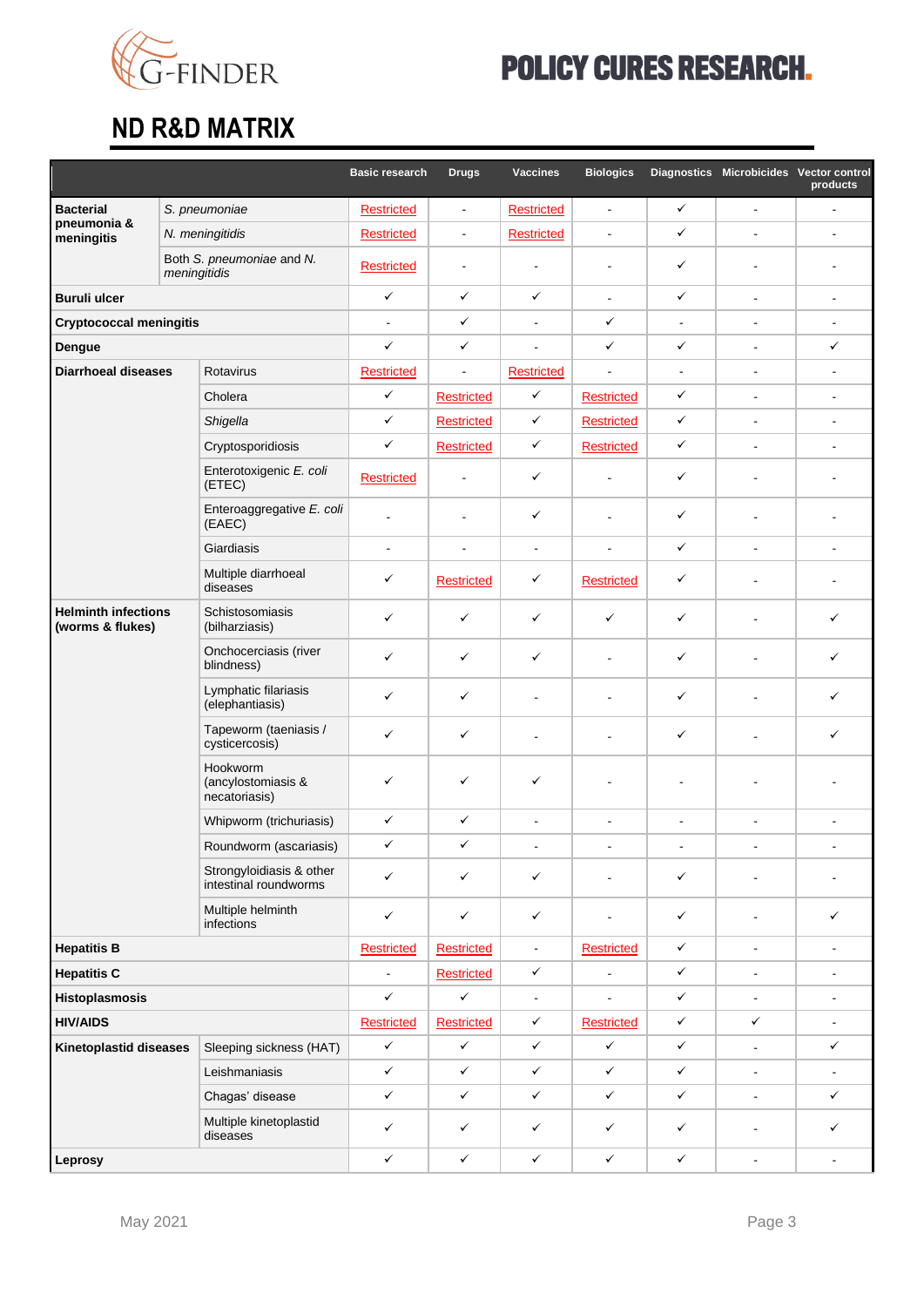

|                                 |                                                                                                   | <b>Basic research</b>                   | <b>Drugs</b>      | <b>Vaccines</b>                            | <b>Biologics</b>  |                                                                                           |                | Diagnostics Microbicides Vector control<br>products |
|---------------------------------|---------------------------------------------------------------------------------------------------|-----------------------------------------|-------------------|--------------------------------------------|-------------------|-------------------------------------------------------------------------------------------|----------------|-----------------------------------------------------|
| Leptospirosis                   |                                                                                                   | $\blacksquare$                          | $\blacksquare$    | $\blacksquare$                             | Ξ.                | <b>Restricted</b>                                                                         | $\blacksquare$ |                                                     |
| <b>Malaria</b>                  | P. falciparum                                                                                     | $\checkmark$                            | ✓                 | ✓                                          | $\checkmark$      | $\checkmark$                                                                              | $\blacksquare$ | ✓                                                   |
|                                 | P. vivax                                                                                          | $\checkmark$                            | ✓                 | ✓                                          | $\checkmark$      | $\checkmark$                                                                              | ÷.             | $\checkmark$                                        |
|                                 | Multiple / other malaria<br>strains                                                               | $\checkmark$                            | ✓                 | ✓                                          | ✓                 | ✓                                                                                         |                | ✓                                                   |
| <b>Mycetoma</b>                 |                                                                                                   | $\checkmark$                            | $\checkmark$      | $\blacksquare$                             | $\blacksquare$    | ✓                                                                                         | $\blacksquare$ |                                                     |
| <b>Rheumatic fever</b>          |                                                                                                   |                                         | $\blacksquare$    | ✓                                          | $\blacksquare$    | $\blacksquare$                                                                            | $\blacksquare$ | $\blacksquare$                                      |
| Salmonella infections           | Typhoid and paratyphoid<br>fever<br>(S. Typhi, S. Paratyphi A)                                    | $\checkmark$                            | ✓                 | ✓                                          | ✓                 | ✓                                                                                         |                |                                                     |
|                                 | Non-typhoidal S. enterica<br>(NTS)                                                                | $\checkmark$                            | ✓                 | ✓                                          | $\checkmark$      | $\checkmark$                                                                              |                |                                                     |
|                                 | Multiple Salmonella<br>infections                                                                 | $\checkmark$                            | ✓                 | ✓                                          | $\checkmark$      | $\checkmark$                                                                              |                |                                                     |
| <b>Scabies</b>                  |                                                                                                   | <b>Restricted</b>                       | $\checkmark$      | $\overline{a}$                             | ٠                 | $\checkmark$                                                                              | ÷              |                                                     |
| Snakebite envenoming            |                                                                                                   | <b>Restricted</b>                       | <b>Restricted</b> | $\blacksquare$                             | <b>Restricted</b> | <b>Restricted</b>                                                                         | ä,             |                                                     |
| <b>Trachoma</b>                 |                                                                                                   |                                         | $\overline{a}$    | ✓                                          | ٠                 | $\checkmark$                                                                              | ä,             |                                                     |
| <b>Tuberculosis</b>             |                                                                                                   | $\checkmark$                            | ✓                 | ✓                                          | $\checkmark$      | $\checkmark$                                                                              | $\blacksquare$ | $\blacksquare$                                      |
|                                 | Investment applicable to more than one neglected disease, or to more than one global health area* |                                         |                   |                                            |                   |                                                                                           |                |                                                     |
| <b>Platform technologies</b>    |                                                                                                   |                                         |                   |                                            |                   |                                                                                           |                |                                                     |
| General diagnostic<br>platforms | Adjuvants &<br>immunomodulators                                                                   | Drug delivery<br>technologies & devices |                   | Vaccine delivery<br>technologies & devices |                   | Core funding of a<br>Multi-disease<br>multi-disease R&D<br>vector control<br>organisation |                |                                                     |
| <b>Restricted</b>               | <b>Restricted</b>                                                                                 | <b>Restricted</b>                       |                   | <b>Restricted</b>                          |                   | ✓                                                                                         |                | ✓                                                   |

✓denotes a category where a disease or product is included in the survey

Restricted denotes a category where only some investments are eligible, as defined in the G-FINDER neglected disease R&D scope document

\* The G-FINDER project covers three global health areas: neglected diseases, emerging infectious diseases, and sexual & reproductive health issues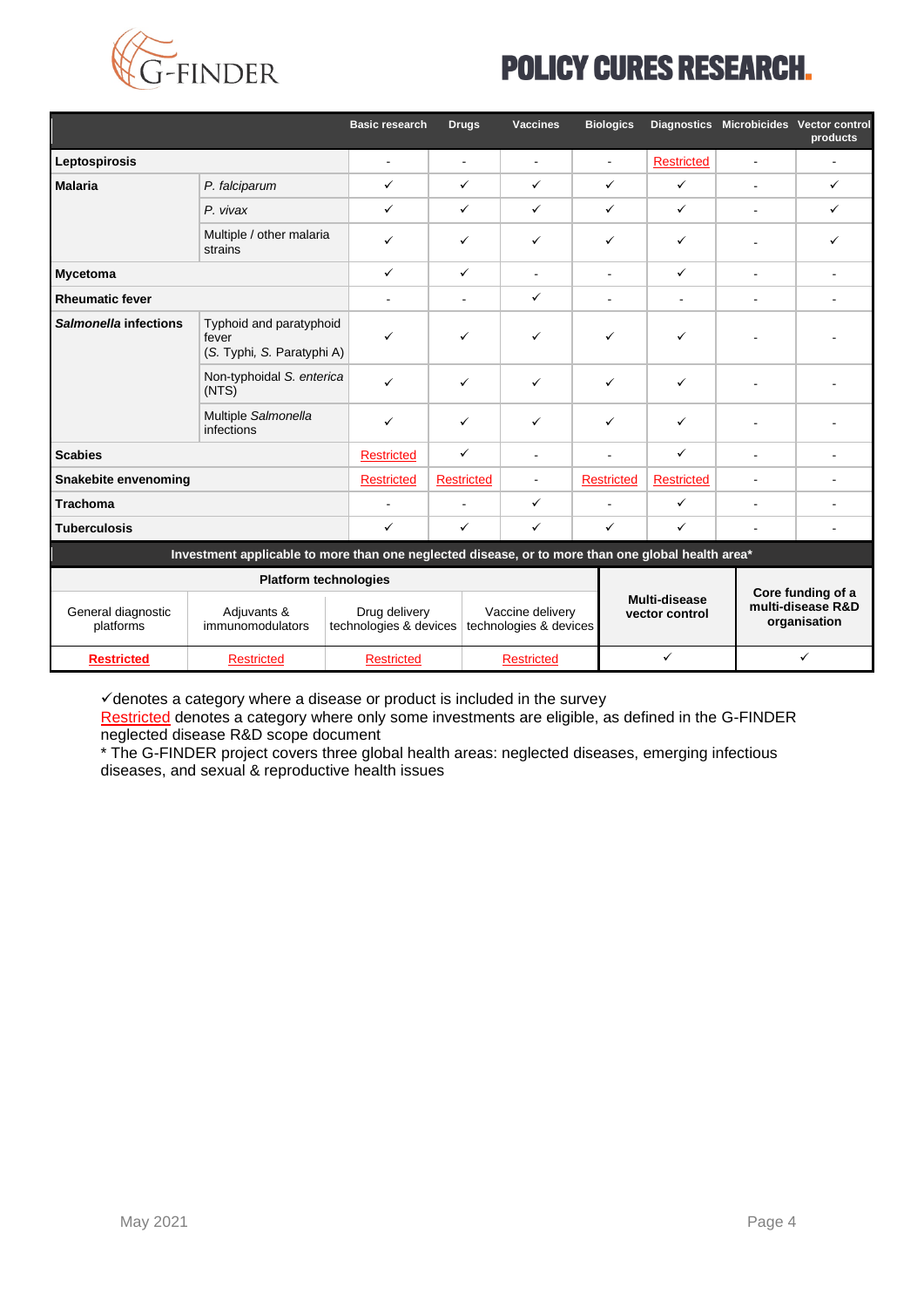

# <span id="page-4-0"></span>**SCOPE RESTRICTIONS AND CHANGES BY DISEASE**

# <span id="page-4-1"></span>**Bacterial pneumonia & meningitis**

Bacterial pneumonia & meningitis have been included in the scope of the G-FINDER survey since the project's inception. In 2017 (collection of FY2016 data) the bacterial pneumonia & meningitis category was expanded to explicitly include LMIC-focused basic research for *Streptococcus pneumoniae* and *Neisseria meningitides*.

The scope of the inclusion of funding for bacterial pneumonia & meningitis R&D is currently restricted in the following areas:

- **Basic research:** only includes basic research related to the natural history, epidemiology, biochemistry, and genetics of *S. pneumoniae* and/or *N. meningitidis* in LMIC contexts (e.g. epidemiological research on serotype/serogroup distribution in LMICs; impact of age, HIV status, and malnutrition on disease prevention strategies; impact of the nasopharyngeal microbiome on disease transmission dynamics)
- **Vaccines: Bacterial pneumonia caused by** *S. pneumoniae*
	- Only includes R&D on vaccines being developed specifically for LMIC needs, or in support of registration of suitable vaccines in LMICs
	- To be considered 'suitable' a vaccine must at a minimum:
		- a) Be designed for use in infants less than two years of age;
		- b) Provide broad coverage across all *S. pneumoniae* serotypes, or focused protection against strains prevalent in LMICs (at minimum serotypes 1, 5, and 14); and c) Be of equivalent or better efficacy than existing approved conjugate vaccines.
	- Vaccines being developed specifically for LMIC needs would be expected to be low-cost, regardless of whether using a whole cell, non-conjugate, combination conjugate-nonconjugate or low-cost conjugate approach
	- For multi-valent vaccines covering both HIC and LMIC strains, only LMIC-specific costs are included; for example, for trials, registration, and Phase IV/pharmacovigilance studies in LMICs
- **Vaccines: Bacterial meningitis caused by** *N. meningitides*
	- Only includes R&D on vaccines specifically for LMIC registration, or in support of registration of suitable vaccines in LMICs
	- To be considered 'suitable' a vaccine must at a minimum:
		- a) Provide coverage against *N. meningitidis* serotype A;
		- b) Be a conjugate vaccine;
		- c) Be designed for use in infants less than two years of age; and
		- d) Be designed to cost less than one US dollar per dose
	- For multi-valent vaccines covering HIC and LMIC strains, only LMIC-specific costs are included; for example, for trials, registration and Phase IV studies in LMICs

# <span id="page-4-2"></span>**Cryptococcal meningitis**

In 2013 (collection of FY2012 data) cryptococcal meningitis was added to the survey. In 2019 (collection of FY2018 data), with the renaming of the 'vaccines (therapeutic)' category to 'biologics' – to reflect the inclusion of antibody-based products and other complex therapeutics – R&D for biologics for cryptococcal meningitis was added to the survey.

# <span id="page-4-3"></span>**Dengue**

Dengue has been included in the scope of the G-FINDER survey since the project's inception. In 2014 (collection of FY2013 data) vaccines for dengue were determined to no longer fulfil the criteria for inclusion in the G-FINDER survey given the emergence of a commercial market, and dengue vaccine R&D funding (including all previously reported investment) was removed from the survey. All other dengue product areas were retained. In 2019 (collection of FY2018 data), with the renaming of the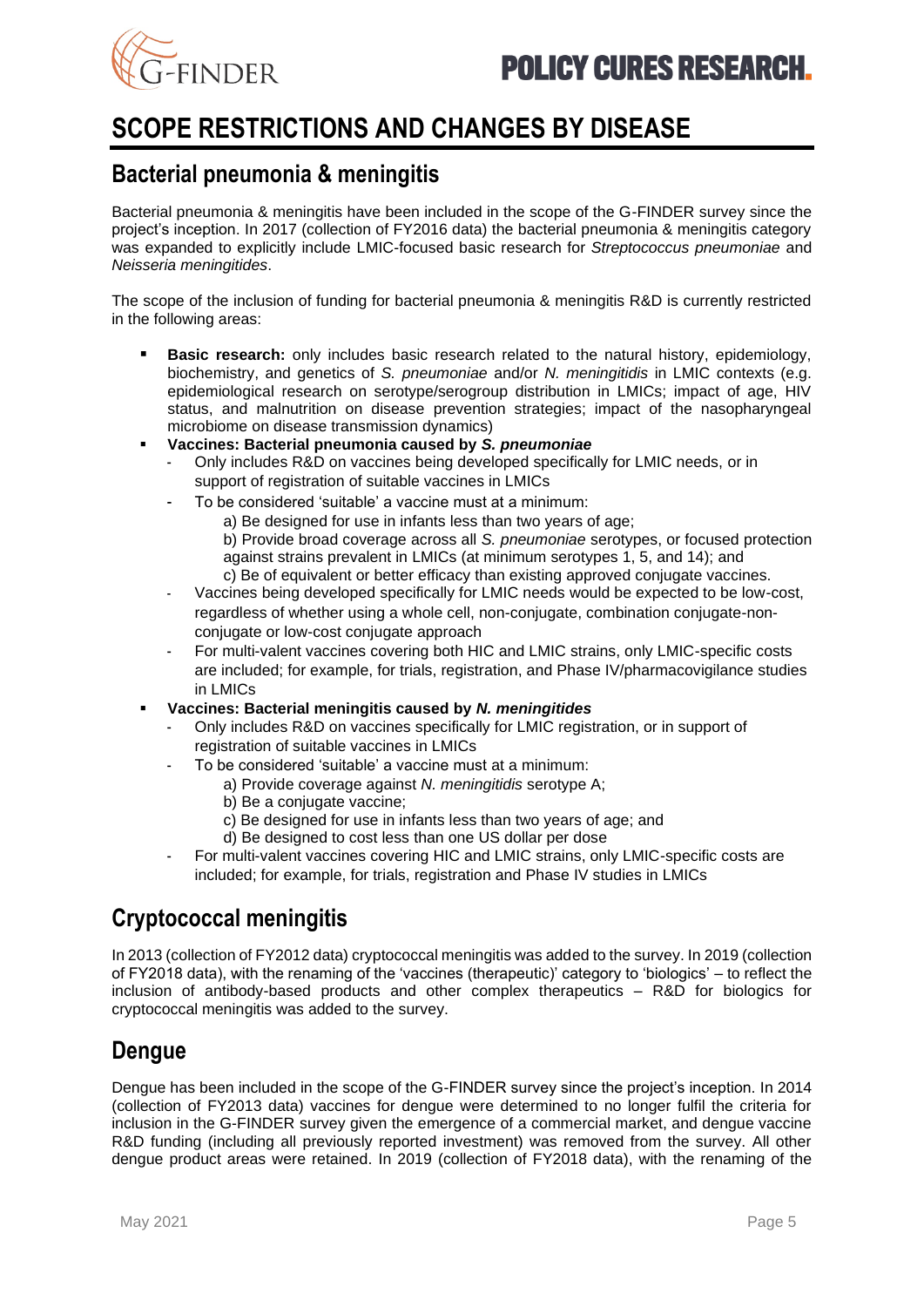



'vaccines (therapeutic)' category to 'biologics' – to reflect the inclusion of antibody-based products and other complex therapeutics – R&D for biologics for dengue was added to the survey.

## <span id="page-5-0"></span>**Diarrhoeal diseases**

## **Enterotoxigenic** *E. coli* **(ETEC)**

ETEC has been included in the scope of the G-FINDER survey since the project's inception. In 2021 (collection of FY2020 data), the ETEC scope was expanded to explicitly include LMIC-focused basic research.

The scope of the inclusion of funding for rotavirus R&D is currently restricted in the following area:

Basic research: only includes research that is explicitly targeted at LMIC-related disease burden (e.g. aetiology-specific estimates of the global incidence and mortality of ETEC-associated diarrhoeal disease)

## **Rotavirus**

Rotavirus has been included in the scope of the G-FINDER survey since the project's inception. In 2021 (collection of FY2020 data), rotavirus scope was expanded to explicitly include LMIC-focused basic research.

The scope of the inclusion of funding for rotavirus R&D is currently restricted in the following area:

- Basic research: only includes research that is explicitly targeted at LMIC-related disease burden (e.g. aetiology-specific estimates of the global incidence and mortality of rotavirus-associated diarrhoeal disease)
- **Vaccines:** only includes LMIC-specific R&D, including clinical trials, registration and Phase IV studies in the target LMICs

## **Cholera,** *Shigella***, cryptosporidiosis, and multiple diarrhoeal diseases**

Cholera, *Shigella*, cryptosporidiosis, and multiple diarrhoeal diseases have been included in the scope of the G-FINDER survey since the project's inception. In 2019 (collection of FY2018 data), with the renaming of the 'vaccines (therapeutic)' category to 'biologics'- to reflect the inclusion of antibody-based products and other complex therapeutics – R&D for biologics for these diarrhoeal diseases was added as a restricted category.

The scope of the inclusion of funding for R&D for these diarrhoeal diseases is currently restricted in the following areas:

- **Drugs:** only includes pharmacological interventions that target the pathogen. Supportive therapies (e.g. zinc treatment, oral rehydration therapy, or other fluid and nutritional supplements) are excluded
- **Biologics:** only includes R&D for biologics being developed specifically for LMIC needs, or in support of registration of biologics in LMICs

# <span id="page-5-1"></span>**Helminth infections (worms & flukes)**

## **Lymphatic filariasis (elephantiasis)**

Lymphatic filariasis has been included in the scope of the G-FINDER survey since the project's inception. In 2009 (collection of FY2008 data) diagnostics for lymphatic filariasis were included, reflecting the need for a diagnostic tool for detection, monitoring treatment, and surveillance to support elimination.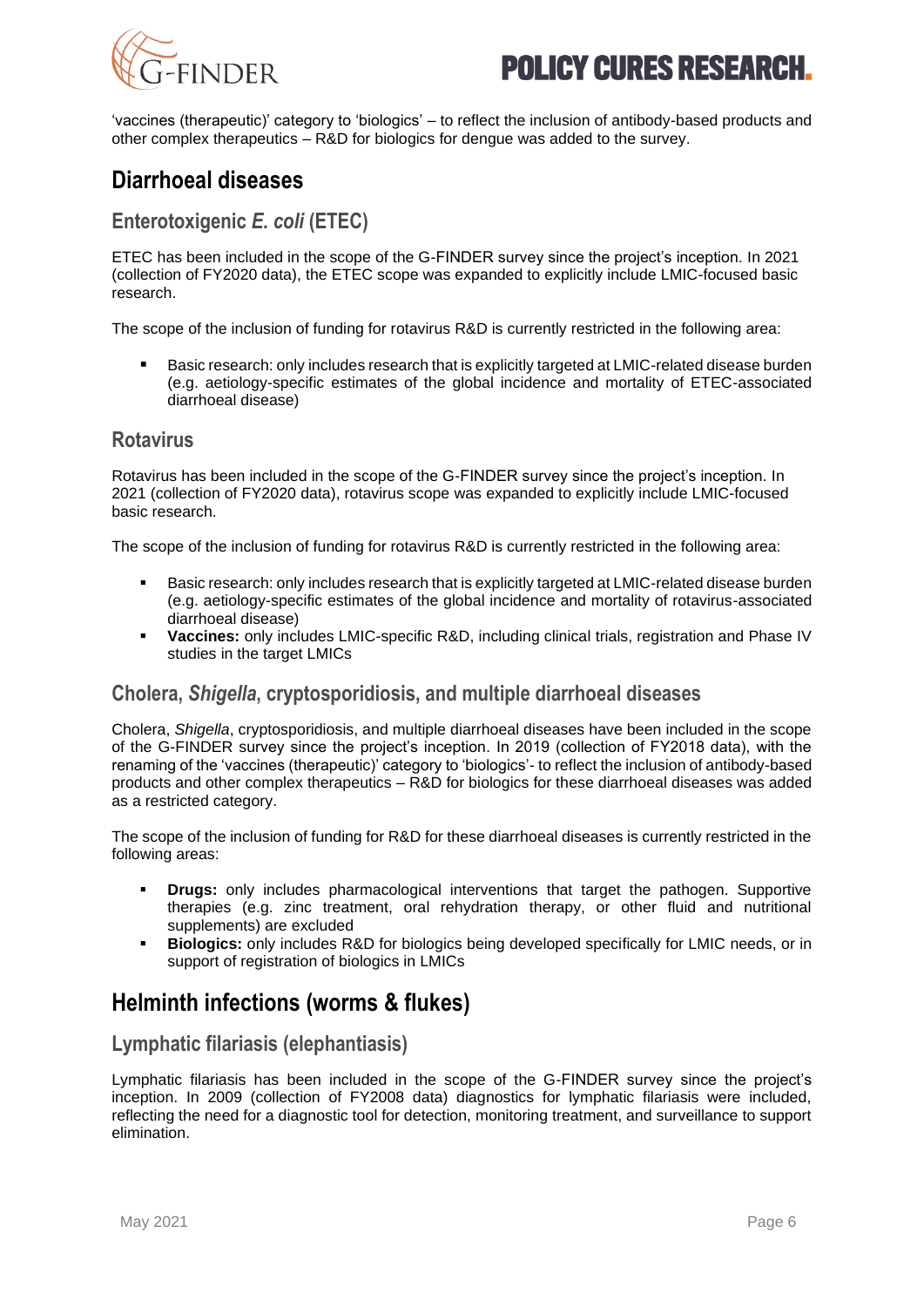

## **Tapeworm (taeniasis/cysticercosis)**

Tapeworm has been included in the scope of the G-FINDER survey since the project's inception. In 2018 (collection of FY2017 data) diagnostics for tapeworm were included, recognising that existing tools are sub-optimal for use in LMIC settings.

# <span id="page-6-0"></span>**Hepatitis B**

In 2019 (collection of FY2018 data) hepatitis B was added to the survey.

The scope of the inclusion of funding for hepatitis B R&D is currently restricted in the following areas:

- **Basic research:** only includes basic research that is explicitly targeted at LMIC needs, such as that related to HBV epidemiology and genetics in LMIC contexts (e.g. epidemiology of HBV drug resistance or vaccine escape mutants in LMICs)
- **Drugs:** only includes LMIC-specific costs for label-expansion clinical trials of new drugs, reformulations for LMIC use (e.g. curative therapies; drugs for preventing mother-to-child transmission of HBV; long-acting treatment formulations), registration of suitable drugs in LMICs, or preclinical research targeted at developing such products
- **Biologics:** only includes R&D for biologics being developed specifically for LMIC needs, or in support of registration of biologics in LMICs. Such biologics must at a minimum provide coverage across HBV genotypes prevalent in LMICs (A, B, C, D, E, F, H and/or I)

# <span id="page-6-1"></span>**Hepatitis C**

In 2014 (collection of FY2013 data) hepatitis C (genotype 4) was added to the survey. In 2015 (collection of FY2014 data), the category was expanded to capture investment in R&D for additional genotypes disproportionately affecting people in developing countries, genotypes 5 and 6. In order to exclude commercially-driven R&D investment targeting HIC markets, only investment in R&D for hepatitis C specifically focused on the genotypes disproportionately affecting developing countries (genotypes 4, 5 & 6), or LMIC-specific R&D investment in multi- or pan-genotypic technologies was included. In 2019 (collection of FY2018 data) the genotype-specific restriction was removed, due to the availability of multiple pan-genotypic technologies and therapies. In 2021 (collection of FY2020 data), all restrictions for HCV vaccines were removed, as the restriction in practice excluded almost all early-stage vaccine research (which represents almost all of the current hepatitis C vaccine pipeline), and we have identified little to no commercially driven activity in this area.

The scope of the inclusion of funding for hepatitis C R&D is currently restricted in the following areas:

**Drugs:** only includes LMIC-specific costs of label-expansion clinical trials of new drugs, reformulations for LMIC use (e.g. fixed-dose combinations), registration of suitable drugs in LMICs, or preclinical research targeted at developing such products

# <span id="page-6-2"></span>**Histoplasmosis**

In 2021 (collection of FY2020 data), histoplasmosis was added to the survey.

# <span id="page-6-3"></span>**HIV/AIDS**

HIV/AIDS has been included in the scope of the G-FINDER survey since the project's inception. In 2017 (collection of FY2016 data), LMIC-specific research into therapeutic vaccines for HIV/AIDS was added as a restricted category, reflecting emerging research into broadly neutralising anti-HIV antibodies (bNAbs) and their potential use in developing countries, and the scope of the basic research category was expanded to include basic research relevant to therapeutic vaccines. In 2019 (collection of FY2018 data) this category was renamed 'biologics' to reflect the inclusion of antibody-based products and other complex therapeutics.

The scope of the inclusion of funding for HIV/AIDS R&D is currently restricted in the following areas: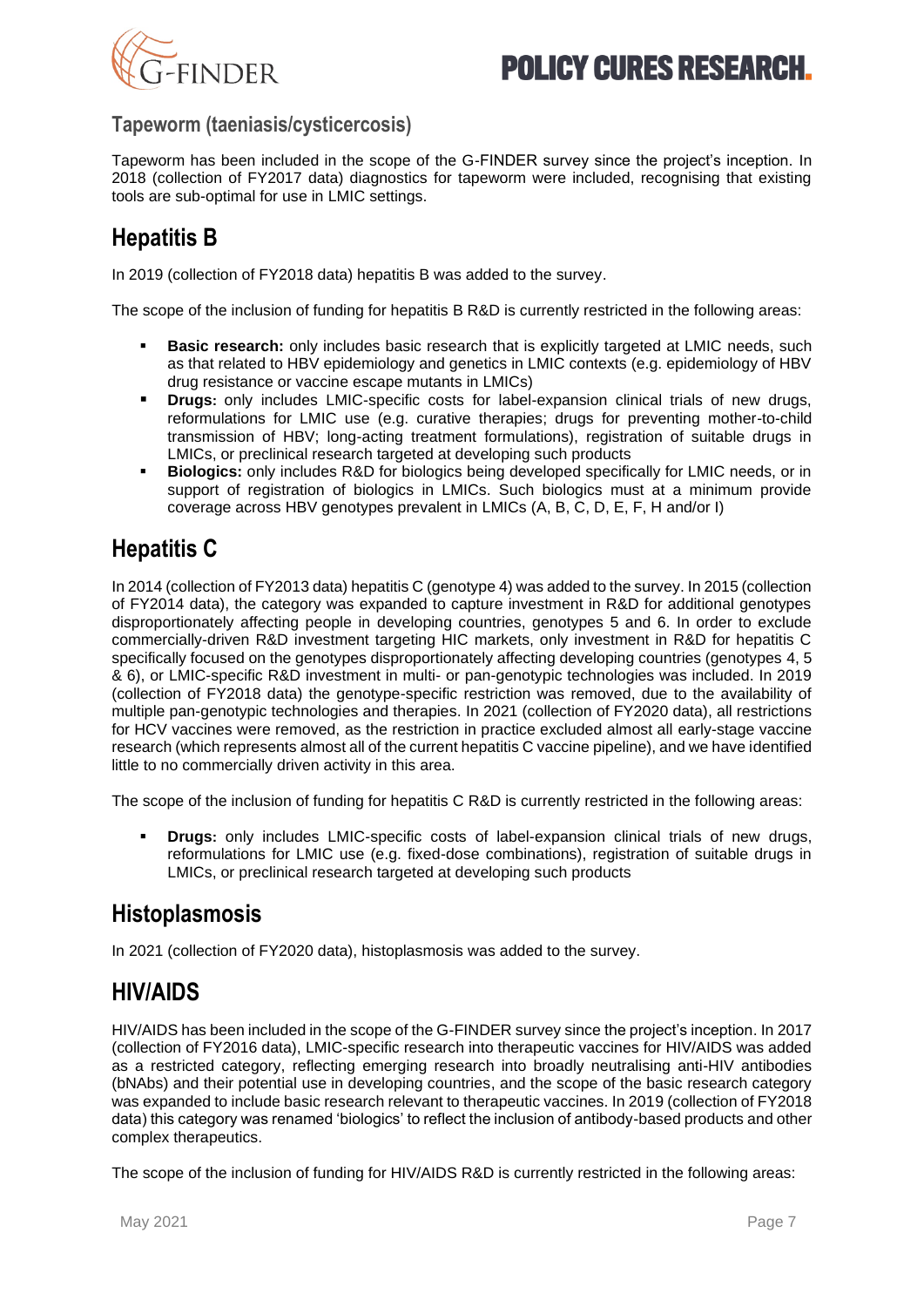



- **Basic research:** only includes basic research that is related to vaccines (e.g. immunological responses to potential antigens), biologics and microbicides (e.g. mechanism of mucosal transmission), or basic research that is explicitly targeted at LMIC needs
- **Drugs:** only includes LMIC-specific costs for label-expansion clinical trials of new drugs and reformulations for LMIC use (e.g. paediatric or slow-release formulations; fixed dose combinations; low dose drug formulations for prophylaxis; long-acting injectables for treatment or prophylaxis), or preclinical research targeted at developing such products
- **Biologics:** only includes R&D for biologics being developed specifically for LMIC needs, or in support of registration of biologics in LMICs

# <span id="page-7-0"></span>**Kinetoplastid diseases**

Kinetoplastid diseases have been included in the scope of the G-FINDER survey since the project's inception. In 2019 (collection of FY2018 data), with the renaming of the 'vaccines (therapeutic)' category to 'biologics'- to reflect the inclusion of antibody-based products and other complex therapeutics – R&D for biologics for the kinetoplastid diseases was added to the survey.

## **Chagas' disease**

Chagas' disease has been included in the scope of the G-FINDER survey since the project's inception. In 2018 (collection of FY2017 data), chemical vector control products for Chagas' disease were added to the survey, due to the need for new products following the rise in pyrethoid resistance in *Triatoma* in some South American countries.

# <span id="page-7-1"></span>**Leprosy**

In 2019 (collection of FY2018 data) vaccines for leprosy were included, in recognition of increased funding and R&D in the field.

# <span id="page-7-2"></span>**Leptospirosis**

In 2014 (collection of FY2013 data) diagnostics for leptospirosis were added to the survey.

- The scope of the inclusion of funding for hepatitis B R&D is currently restricted in the following areas:
	- **Diagnostics:** only includes R&D on diagnostics suited to resource-limited settings. Such a diagnostic must at a minimum;
		- a) Detect the disease during the septicemic or early acute phase of disease;
		- b) Be accurate, easy to interpret, with little or no processing and give the results within 1-2 hours; and

c) Be cheap, stable, easy-to use (i.e. should not require specific equipment and/or laboratory and highly trained staff)

# <span id="page-7-3"></span>**Malaria**

Malaria has been included in the scope of the G-FINDER survey since the project's inception. In 2019 (collection of FY2018 data), with the renaming of the 'vaccines (therapeutic)' category to 'biologics' – to reflect the inclusion of antibody-based products and other complex therapeutics – R&D for biologics for malaria was added to the survey.

# <span id="page-7-4"></span>**Myecetoma**

In 2019 (collection of FY2018 data) mycetoma was added to the survey.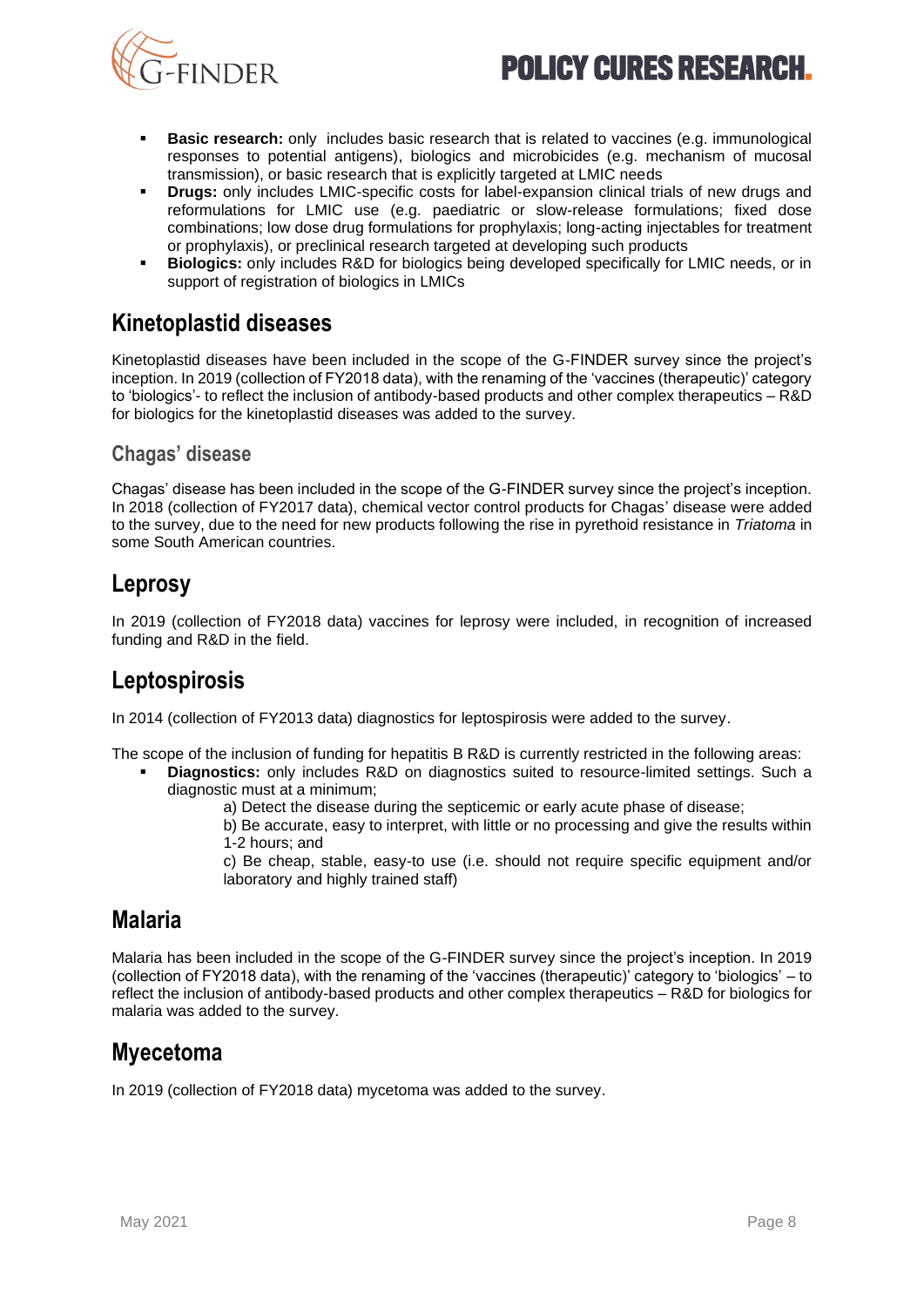



# <span id="page-8-0"></span>*Salmonella* **infections**

*Salmonella* infections have been included in the scope of the G-FINDER survey since the project's inception. In 2009 (collection of FY2008 data) the typhoid and paratyphoid fever disease category was expanded to include non-typhoidal *Salmonella enterica* and multiple *Salmonella* infections.

# <span id="page-8-1"></span>**Scabies**

In 2021 (collection of FY2020 data), scabies was added to the survey.

The scope of the inclusion of funding for scabies R&D is currently restricted in the following area:

**Basic research:** only includes research that is explicitly targeted at LMIC-related disease burden (e.g. understanding recrudescence of transmission in settings where ivermectin MDA has been phased out)

# <span id="page-8-2"></span>**Snakebite envenoming**

In 2019 (collection of FY2018 data) snakebite envenoming was added to the survey.

The scope of the inclusion of funding for snakebite envenoming R&D is currently restricted in the following areas:

- **Basic research:** only includes basic research that is explicitly targeted at LMIC needs (e.g. proteomic analysis of snake venom from high burden regions)
- **Drugs:** only includes drugs being developed specifically for LMIC needs (e.g. antivenoms incorporating small molecule inhibitors; heat-stable venom-agnostic oral drugs to slow down neurotoxicity), or in support of registration of drugs in LMICs
- **Diagnostics:** only includes R&D for diagnostics capable of identifying envenomation by medically-important snake species common to LMICs
- **Biologics:** only includes R&D for biologics being developed specifically for LMIC needs (e.g. antivenom immunoglobulins based on the venom of snakes from LMICs), or in support of registration of biologics in LMICs

# <span id="page-8-3"></span>**Vector control products**

Vector control products have been included in the G-FINDER survey since the project's inception. In 2018 (collection of FY2017 data) a new product category – multi-disease vector control products – was introduced to reflect the applicability of one vector control product to multiple diseases carried by the same vector. In 2020 (collection of FY2019 data) a new category – fundamental vector control research – was introduced to capture basic research on vectors that have the potential to carry more than one neglected disease, or both neglected and emerging infectious diseases.

The scope of the inclusion of funding for vector control products is currently restricted in the following areas:

#### **Chemical vector control products**

This category only includes chemical active ingredients and formulations intended for global public health use and which specifically aim to inhibit, kill and/or repel indoor and outdoor vectors associated with neglected disease transmission. This includes new insecticides and formulations in LLINs/IRS; systemic insecticides and endectocides; insecticide-based bait and traps; spatial repellents; and chemical larvicides. Predation measures, biological larvicides, habitat control and infrastructure measures are excluded from the G-FINDER scope

#### **Biological vector control products**

This category only includes research and development of innovative biological control interventions that specifically aim to kill or control vectors associated with transmitting povertyrelated diseases (e.g. microbial/bacteriological larvicides, sterilisation techniques, and genetic modification measures). Predation measures, habitat control and infrastructure measures are excluded from the G-FINDER scope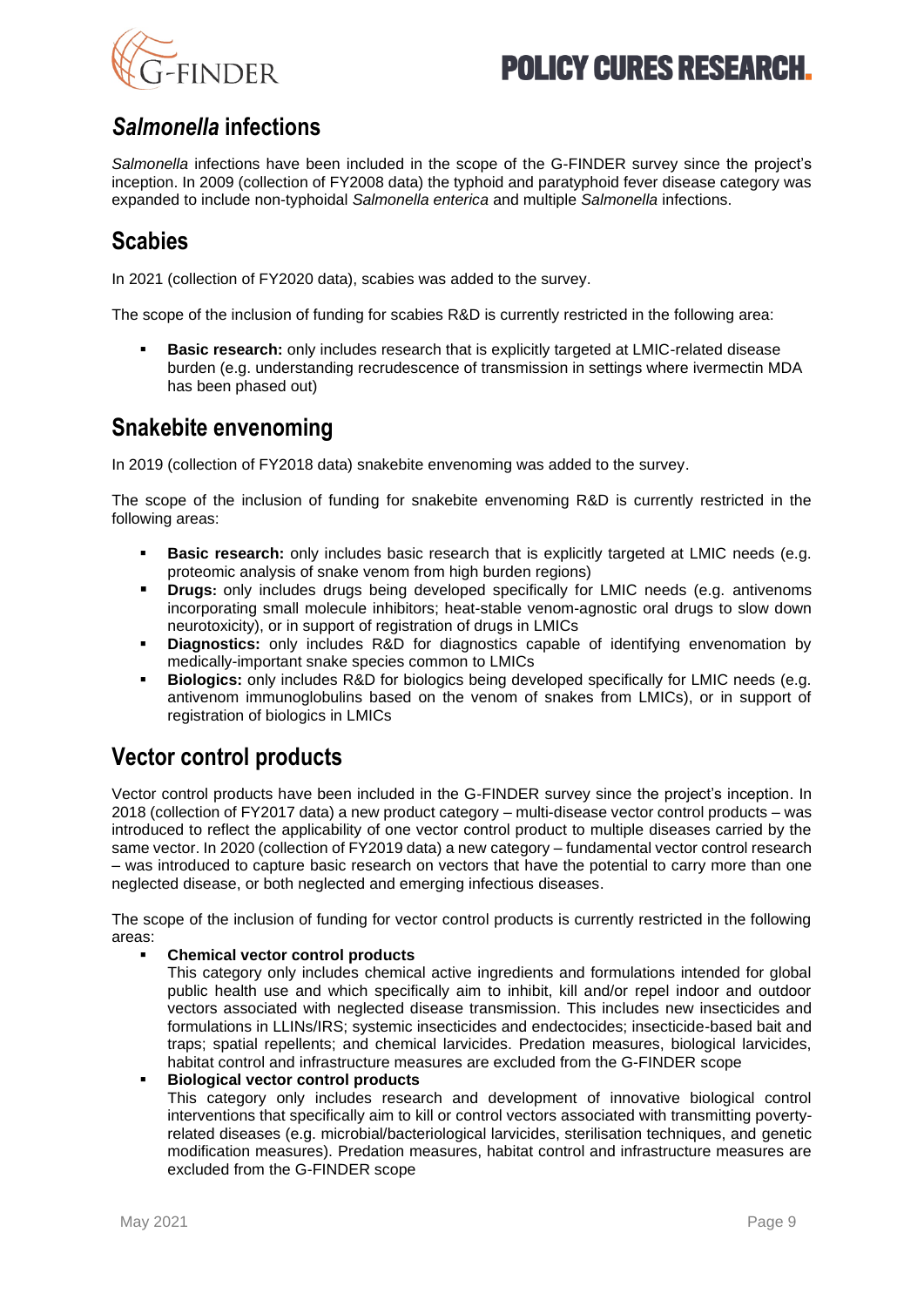

#### **Reservoir targeted vaccines**

This category only includes research and development of veterinary vaccines specifically designed to prevent animal to human transmission of neglected diseases. Vaccines developed and used solely for veterinary purposes are excluded from this product category

**Fundamental vector control research** This category includes fundamental (basic) research on vectors that have the potential to carry more than one neglected disease, or both neglected and emerging infectious diseases. This includes vector biology, biochemistry, and genetics related to vector control. See section 8 for the full outline of R&D activities included under this category

## <span id="page-9-0"></span>**R&D for more than one neglected disease or global health area**

R&D that cannot be allocated to one disease has been included in the G-FINDER survey since the project's inception. The scope of the inclusion of funding that is applicable to more than one neglected disease, or to more than one global health area, including emerging infectious diseases, and sexual & reproductive health is restricted in the following areas:

- **Adjuvants and immunomodulators**: only includes funding for R&D which meets the following conditions;
	- a) It is conducted by **public, philanthropic or not-for-profit entities** (i.e. private sector investment into adjuvants and immunomodulators is excluded)
	- b) It is research that is **not directed towards a specific disease or product**
	- c) It is research aimed at developing safer, cheaper, more immunogenic adjuvants and immunomodulators
	- d) The resulting research findings or leads must be accessible to organisations developing pharmaceutical or biological products intended to treat or prevent neglected diseases
- **Drug delivery technologies and devices:** only includes funding for R&D which meets the following conditions;
	- a) It is conducted by **public, philanthropic or not-for-profit entities** (i.e. private sector investment into adjuvants and immunomodulators is excluded)
	- b) It is research that is **not directed towards a specific disease or product**
	- c) It is research aimed at developing cheaper, faster, more user friendly drug delivery technologies and devices, intended for use in resource-limited settings
- **Vaccine delivery technologies and devices**
	- a) It is conducted by **public, philanthropic or not-for-profit entities** (i.e. private sector investment in delivery technologies and devices is excluded)
	- b) It is research that is **not directed towards a specific disease or product**
	- c) It is research aimed at developing cheaper, faster, more user-friendly vaccine delivery technologies and devices, intended for use in resource-limited settings
- **General diagnostic platforms** 
	- a) It is conducted by **public, philanthropic or not-for-profit entities** (i.e. private sector investment into adjuvants and immunomodulators is excluded)
	- b) It is research that is **not directed towards a specific disease or products**
	- c) It is research aimed at developing cheaper, faster, more user friendly diagnostic platforms or technologies, intended for use in resource-limited settings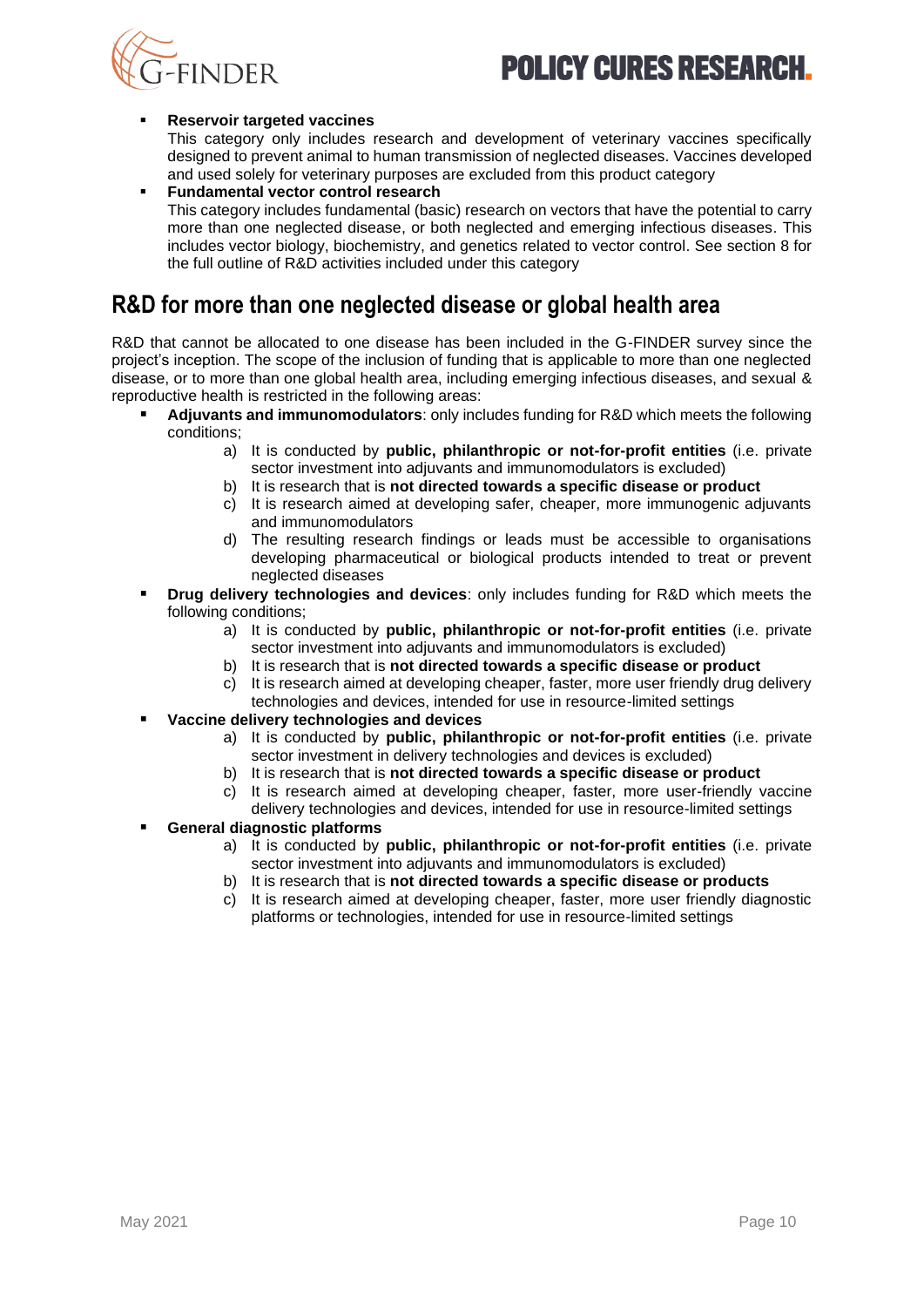

# <span id="page-10-0"></span>**SCOPE BY PRODUCT**

## <span id="page-10-1"></span>**I. BASIC RESEARCH**

*Studies that increase scientific knowledge and understanding about the disease, disease processes, pathogen or vector, but which are not yet directed towards a specific product. Please see the section on scope restrictions and changes by disease for disease-specific restrictions to research activities in this category.*

## **1. NATURAL HISTORY AND EPIDEMIOLOGY**

- $1.1$ Basic mechanisms of disease transmission
- $1.2$ Disease prevalence in relation to human genotype, strain variation, and inoculation rates
- $1.3$ Genetic diversity and phylogeny
- $1.4$ Epidemiological research on the roles of human behaviour and effects of specific host genotypes on disease transmission
- $1.5$ Epidemiological research on host genetic factors influencing the prevalence of disease (e.g., sickle cell, HLA type, Rh factor) or the impact of disease in select host genotypes
- $1.6$ Epidemiological research on the distribution of pathogen, vectors and the prevalence of morbidity and mortality due to the disease that is NOT related to the development of a specific product
- $1.7$ Epidemiological research on antigenic variability; population studies of human immunity to the disease
- $1.8$ Epidemiology of drug resistance or evolutionary studies on resistance development for established, existing drugs
- $1.9$ Epidemiological research related to vector behaviour and ecology, and vector control

#### [Back to top](#page-0-1)

#### **2. IMMUNOLOGY OF DISEASE**

- $2.1$ Defining signalling pathways of immune function (mechanisms of systemic and/or mucosal immunity)
- $2.2$ Interaction and impact of the signalling pathways with the pathogen
- $2.3$ Development of assays or tools potentially useful for drug, vaccine, microbicide, or biologic research & development
- $24$ Identification of immune correlates of protection, including *in vivo and in vitro* studies on the protective immune response (cellular, humoral, and/or mucosal)
- $2.5$ Investigating the immune response to particular antigens; studies of specific antigens or immunogens proposed as vaccine or biologic candidates
- $2.6$ Development of animal models to determine immune correlates of protection
- $2.7$ Genetics of the immune response to the disease and effects of antigen polymorphism or genetic diversity on specific vaccine or biologic candidates (as recognised from field studies)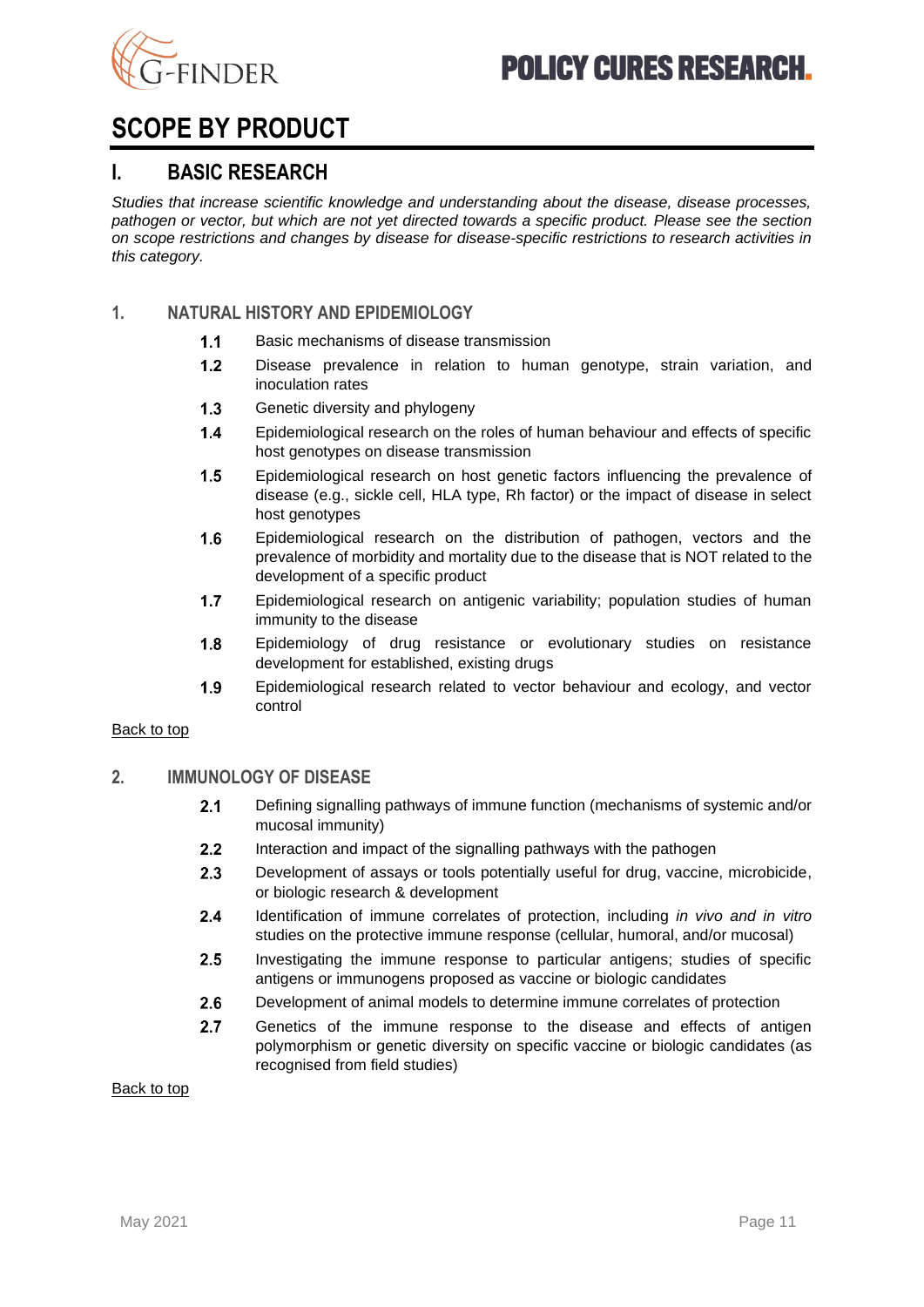

### **3. BIOLOGY OF DISEASE**

- $3.1$ Structure and morphology of different developmental stages
- $3.2$ Host-parasite interactions and the biology of pathogen interaction with the vector host
- $3.3$ Biology of invasion of host cells (entry mechanisms)
- $3.4$ Localisation of pathogen proteins or antigens
- $3.5$ Development of culture and purification tools to assist in study of the pathogen
- $3.6$ Descriptions of pathogenic species and characterisation of strains or subtypes in animal models (course of infection, susceptibility of different hosts)
- $3.7$ *In vitro* studies of interactions between the pathogen and other infectious agents (e.g. Epstein-Barr virus)

#### [Back to top](#page-0-1)

### **4. BIOCHEMISTRY OF THE PATHOGEN**

- $4.1$ Metabolism and nutrition
- $4.2$ Protein sequencing, enzymology, and protein and enzyme characterisation (including antigen analysis)
- $4.3$ Signal transduction; translation, processing and export of proteins
- $4.4$ Glycosylation, Glycosylphosphatidylinositol (GPI) anchors, transporters, ion channels, mitochondrial metabolism, and electrophysiology studies
- $4.5$ Influence of the pathogen on host-cell biochemistry
- 4.6 Characterisation of antigen/protein diversity of pathogenic strains and subtypes
- $4.7$ Characterisation of proteins and molecular basis for host-cell invasion
- $4.8$ Analysis & characterisation of drug-resistant strains and studies probing drug resistance mechanism/s or pathways
- 4.9 Non-specific research on the pathogen or host targets to identify potential drug, vaccine, biologic, or diagnostic targets (i.e. target identification)

#### [Back to top](#page-0-1)

## **5. GENETICS OF THE PATHOGEN**

- $5.1$ Studies on chromosomes; genomic maps; genetic crosses
- $5.2$ Cloning and sequencing of genes; cDNAs for functional proteins (including drug targets and vaccine candidates)
- 5.3 Expression of proteins from cloned genes; RNA analyses
- 54 Control and timing of gene expression; post-transcriptional processing
- $5.5$ Analysis and characterisation of genes involved in drug resistance
- 5.6 Genetics of antigenic variability
- $5.7$ Techniques for the genetic transformation of the pathogen
- 5.8 Tests for genotyping the pathogen for laboratory use

#### [Back to top](#page-0-1)

#### **6. BIOINFORMATICS AND PROTEOMICS**

- $6.1$ Microarray analysis
- $6.2$ Genome annotation - gene predictions
- 6.3 Comparative genomics, sequence alignment, genome assembly
- 6.4 Variation, single nucleotide polymorphisms (SNPs)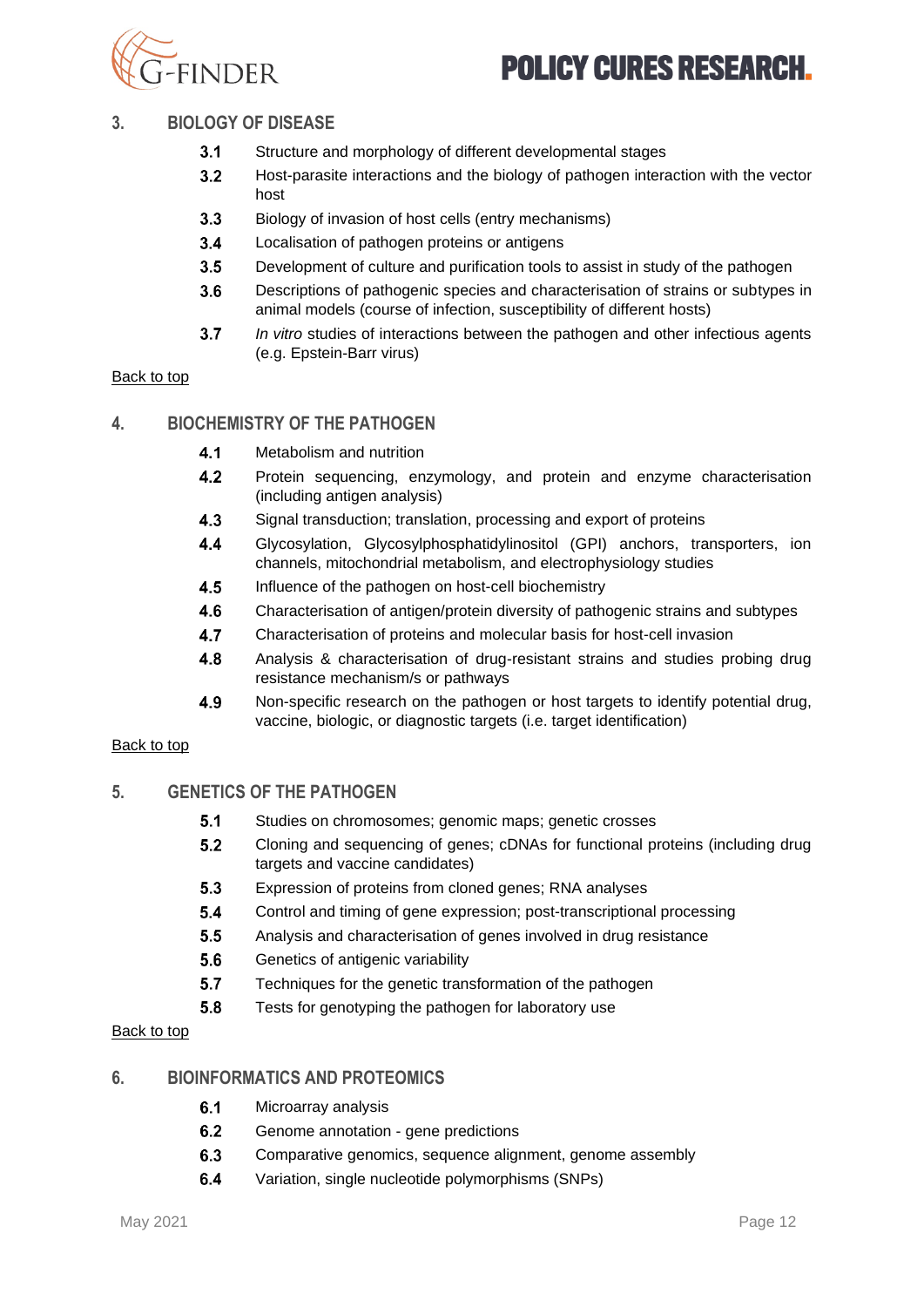

- 6.5 Database applications, data mining tools
- 6.6 Structural and functional genomics
- 6.7 Structural and functional proteomics
- 6.8 Proteome analysis, protein structure alignment

[Back to top](#page-0-1)

### **7. PATHOPHYSIOLOGY AND DISEASE SYMPTOMS**

- Clinical diagnosis and clinical observations of the disease presentation and  $7.1$ pathophysiology in humans and in animals
- $7.2$ The role of nutritional status in determining disease severity and treatment effectiveness
- $7.3$ Histopathology of the disease in humans and in animals
- $7.4$ The mechanisms of pathology of the disease including the role of the host immune system, and expression of adhesion molecules
- $7.5$ Development of improved animal models to study disease pathophysiology, to evaluate the biological properties of drugs and microbicides
- 7.6 Identification of biomarkers for diagnostics or therapeutic monitoring
- $7.7$ Studies of the mechanisms by which particular susceptible/resistant mammalian host genotypes exert their effect
- 7.8 Research on the effects of host co-morbidities and secondary effects of pathogen invasion (e.g., research on anaemia /neurological effects of malaria)
- 7.9 Interactions between the disease and other relevant concurrent infections, including determining timing and establishment of infection

#### [Back to top](#page-0-1)

#### **8. VECTOR BIOLOGY, BIOCHEMISTRY, AND GENETICS**

- $8.1$ Characterisation of vector behaviour and ecology
- $8.2$ Studies of vector susceptibility to infection; studies of parasites and pathogens of vectors (including potential biological control agents)
- 8.3 Identification of genes responsible for disruption of parasite/virus growth, genetic transformation of vectors, and insect transposable elements
- 8.4 Target identification of vector sites that may become the subject of *in vitro* screening or molecular design
- 8.5 Development of tests for vector identification, taxonomy and systematics, and for the identification of infected vectors
- 8.6 Studies evaluating resistance development, including the genetics and transmission of pesticide resistance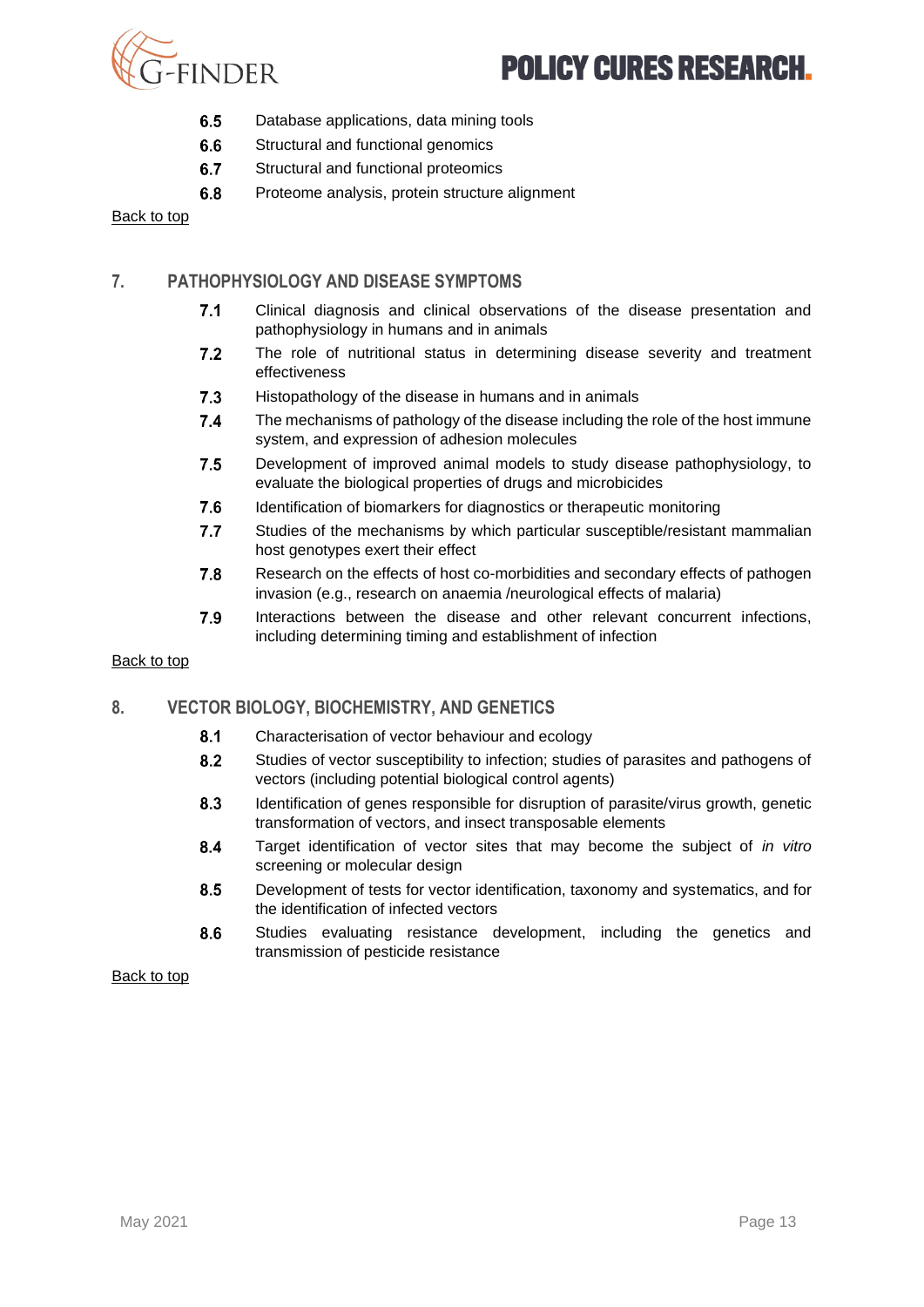



## <span id="page-13-0"></span>**II. DRUGS**

*Research activities and processes necessary to develop and improve new small molecule compounds or repurposed drugs specifically designed to prevent, cure or treat neglected diseases; including drug discovery or design, preclinical and clinical development and other activities essential for successful drug development and uptake. Please see the section on scope restrictions and changes by disease for disease-specific restrictions to research activities in this category.*

### **9. DISCOVERY AND PRECLINICAL**

*Research activities targeted at discovering and optimising investigational small molecule compounds or repurposed drugs, including the processes needed to allow new chemical entities to proceed to human trials; including:* 

- $9.1$ Target validation, characterisation, and selection
- $9.2$ High throughput screening, lead optimisation
- 9.3 Development of analytical tests for assaying drugs, including the development of animal models
- 9.4 Research on drugs from natural products; identification and characterisation of active ingredient
- $9.5$ Research on the effects of drug treatment on immune status
- 9.6 Measurement of the activity of potential drugs *in vitro* and in animal models; including safety and efficacy studies necessary to satisfy Investigational New Drug (IND) requirements
- $9.7$ Studies evaluating the activity of new drugs on drug-resistant strains, their effect on genes involved in drug resistance, or their effect on resistance pathways
- $9.8$ Development of tests for drug susceptibility of the pathogen for research purposes
- 9.9 Drug pharmacokinetic, toxicity and metabolism studies *in vitro* and in animal models, including bioavailability, adsorption, metabolism, and excretion (ADME) studies
- $9.10$ Chemistry and synthesis of drugs, including process and scale-up manufacture, production of Good Laboratory Practice (GLP) and Good Manufacturing Practice (GMP) batch for toxicology studies; and other Chemistry and Manufacture Control (CMC) activities required to allow new chemical entities to proceed to human trials
- $9.11$ Preparation of Investigational New Drug (IND) application for regulatory submission
- 9.12 Optimisation and manufacturing of new formulations to support label-expansion\* for new patient sub-populations (e.g. infants, pregnant women)

#### [Back to top](#page-0-1)

#### **10. CLINICAL DEVELOPMENT - PHASE I**

*Clinical trials to determine safety and tolerability of investigational new drugs in a small group of patients or healthy volunteers, including:*

- $10.1$ Phase Ia single ascending dose studies to determine pharmacokinetics, pharmacodynamics, and maximum tolerated dose
- $10.2$ Phase Ib multiple ascending dose studies to determine the pharmacokinetics, pharmacodynamics, safety and tolerability of multiple doses
- Trials of food effect or drug-drug interactions  $10.3$

<sup>\*</sup> Label-expansions refer to changes to drugs or their labels after they have been approved. This includes changes in manufacturing, recommended patient population and/or formulation. To change a label, market a new dosage or strength of a drug, or change the way a drug is manufactured, the company must submit a supplemental new drug application (sNDA) to regulatory authorities to obtain marketing approval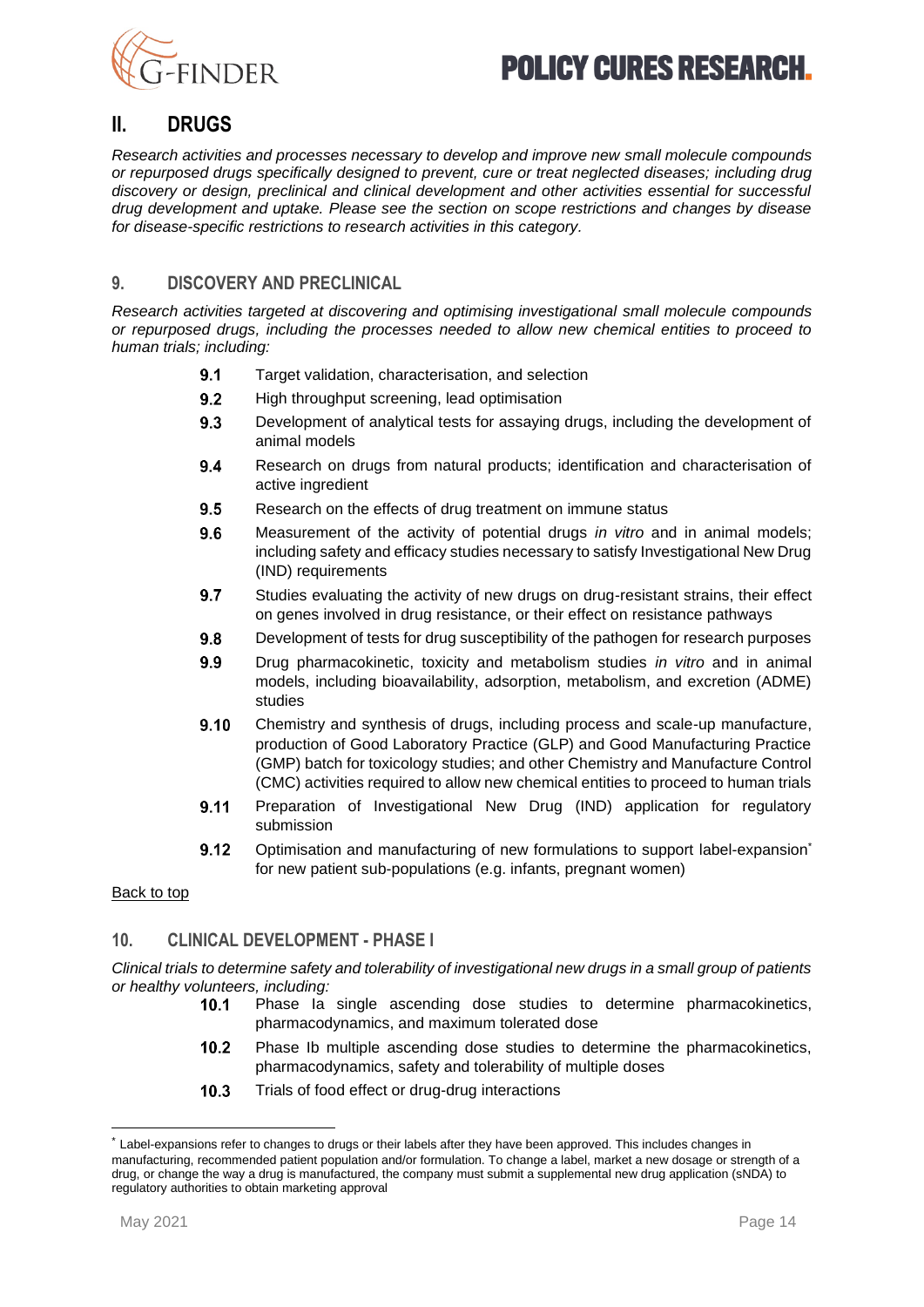

### **11. CLINICAL DEVELOPMENT - PHASE II**

*Clinical trials to determine the efficacy, safety and therapeutic dose of investigational new drugs in a small set of human subjects (up to several hundred), including:*

- $11.1$ Phase IIa proof of concept studies to demonstrate clinical efficacy or biological activity
- $11.2$ Phase IIb dose-finding studies to determine dose with optimum biological activity with minimal adverse effects

#### [Back to top](#page-0-1)

### **12. CLINICAL DEVELOPMENT - PHASE III**

*Clinical trials to support the registration of investigational new drugs or label-expansion of already registered drugs in a trial population large enough to provide statistical significance (from several hundred to several thousand)*

- Regulatory standard clinical trials to assess effectiveness of a new drug against current 'gold standard'
- $12.2$ Regulatory standard clinical trials that support a formal registration for labelexpansion\* of an existing drug to a new disease or patient group (e.g. paediatric patients, pregnant women or HIV-positive patients)
- $12.3$ Regulatory standard clinical trials that support formal registration for labelexpansion\* of an existing drug to a new use, such as intermittent preventative therapy and pre-exposure prophylaxis

#### [Back to top](#page-0-1)

#### **13. CLINICAL DEVELOPMENT - BASELINE EPIDEMIOLOGY**

*Studies evaluating potential trial site populations to confirm disease incidence, prevalence or exposure risk, and which serve as the foundation for determining the optimal collection, analysis, interpretation and presentation of clinical trial data; including:* 

- Epidemiological studies directly linked to the conduct or support of clinical trials of  $13.1$ products in development, in order to assess or validate the epidemiology of disease, disease incidence, or health of target populations at trial sites
- $13.2$ Preliminary studies of morbidity and mortality at potential clinical trial sites, where these studies are directly linked to planned product trials
- $13.3$ Pre-trial activities designed to understand trial site conditions before the commencement of trials and to facilitate engagement

#### [Back to top](#page-0-1)

#### **14. CLINICAL DEVELOPMENT - UNSPECIFIED**

*Other costs required to support clinical testing of investigational new drugs as needed for regulatory approval; including:*

- $14.1$ Infrastructure and site development costs directly associated with the conduct of clinical trials for drug development in LMICs (e.g. refurbishment of hospital wing, vehicle purchase, generators, training and community relationship building)
- $14.2$ Further pharmaceutical development to generate the final clinical formulation, dosage form and other Chemistry and Manufacture Control (CMC) activities required for requlatory submission

<sup>\*</sup> Label-expansions refer to changes to drugs or their labels after they have been approved. This includes changes in manufacturing, recommended patient population and/or formulation. To change a label, market a new dosage or strength of a drug, or change the way a drug is manufactured, the company must submit a supplemental new drug application (sNDA) to regulatory authorities to obtain marketing approval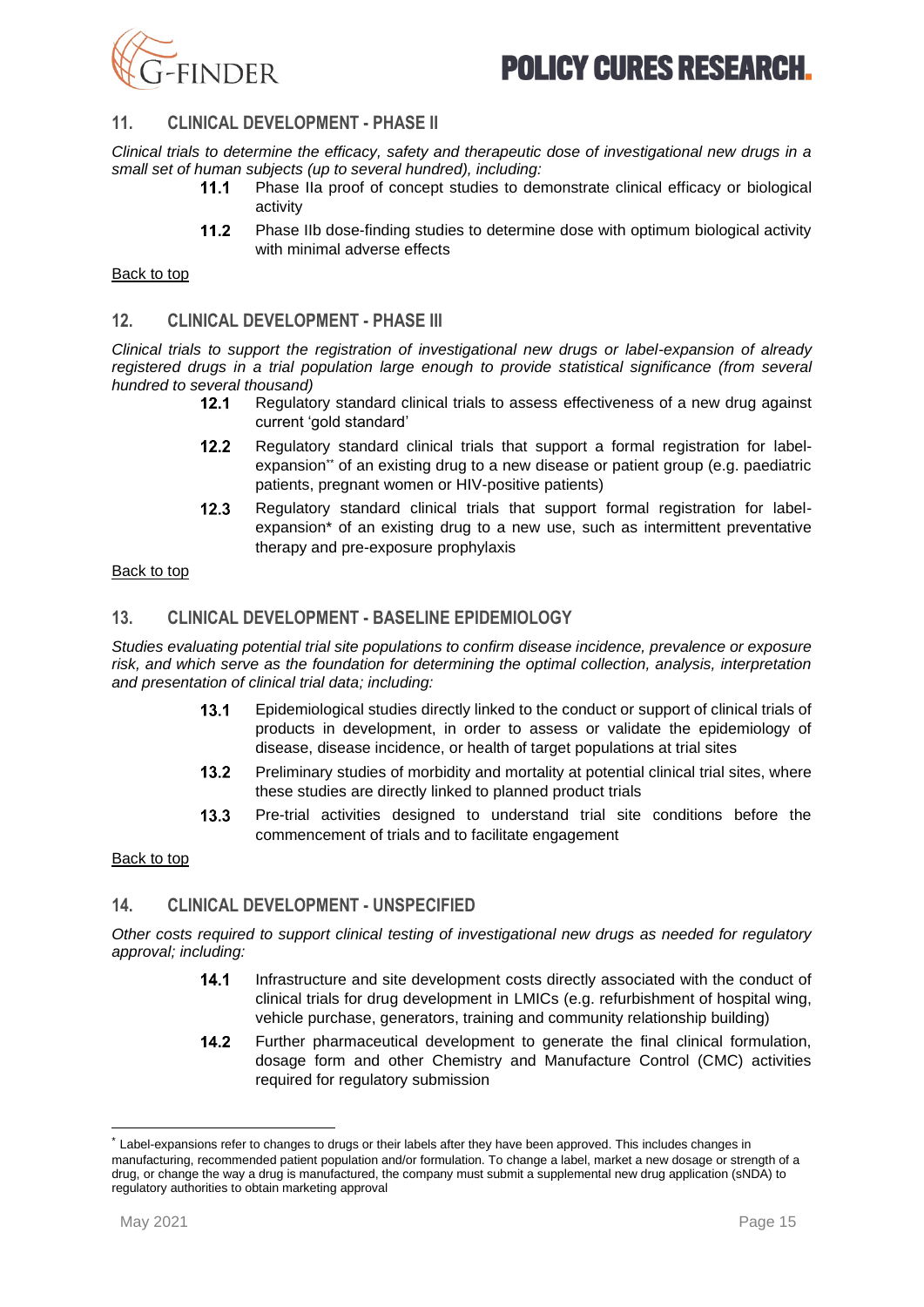

- $14.3$ Compiling of all non-clinical and clinical data for submission of a New Drug Application (NDA) to regulatory authorities
- $14.4$ Behavioural research prior to registration relating to risk assessment, factors affecting adherence to protocol, and product acceptability
- $14.5$ Protocol development, investigator meetings, Good Clinical Practice (GCP) monitoring, quality control, data management, analysis and reporting, establishing a Data Safety Monitoring Board (DSMB), and trial audits

[Back to top](#page-0-1)

### **15. POST-REGISTRATION STUDIES**

*Studies relating to the detection, monitoring, evaluation, and prevention of adverse events associated with newly approved drugs so as to bridge the gap between highly controlled clinical trials intended for regulatory approval and the largely uncontrolled use of new drugs by patients. Also includes studies conducted after regulatory approval that assess drug effectiveness in the wider population or which are necessary to support product use in LMICs.* 

- $15.1$ Pharmacovigilance and post-registration studies of newly registered drugs to assess adverse events, toxicology and safety
- $15.2$ Effectiveness studies and head-to-head comparator studies of newly registered drugs (versus other therapies or interventions)
- $15.3$ Cost-effectiveness studies of newly registered drugs
- $15.4$ Treatment interactions and population level studies (of newly registered products e.g., pharmaco-epidemiological and resistance studies)
- $15.5$ Behavioural research post-registration of new drugs relating to risk assessment, factors affecting adherence to protocol, provider compliance, and product acceptability
- 15.6 Case history reports and assessment of long-term prophylaxis using newly registered drugs in communities in LMICs

<span id="page-15-0"></span>[Back to top](#page-0-1)

## **III. VACCINES**

*Research activities and processes necessary to develop and improve investigational vaccines specifically intended to prevent infection; including vaccine design, preclinical and clinical development and other activities essential for successful vaccine development and uptake. Please see the section on scope restrictions and changes by disease for disease-specific restrictions to research activities in this category. In 2019 (collection of FY2018 data), the 'vaccines (preventive)'category was renamed 'vaccines' to reflect the distinction between traditional vaccine technologies and biologics.*

#### **16. DISCOVERY AND PRECLINICAL**

*Research activities targeted at discovering and optimising investigational vaccines and including the processes necessary to allow a candidate vaccine to proceed to human trials; including:* 

- $16.1$ Studies supporting novel vaccine design, including target validation & candidate optimisation
- $16.2$ Development of animal models to assist in vaccine design and testing
- $16.3$ Evaluation of vaccine technologies (e.g. adjuvants, delivery systems) to improve the immunogenicity of an identified candidate
- $16.4$ Preclinical safety and immunogenicity studies with candidate vaccines, including use or development of functional assays
- Preclinical animal studies, challenge models and addressing the correlation  $16.5$ between *in vitro* models, animal models and field results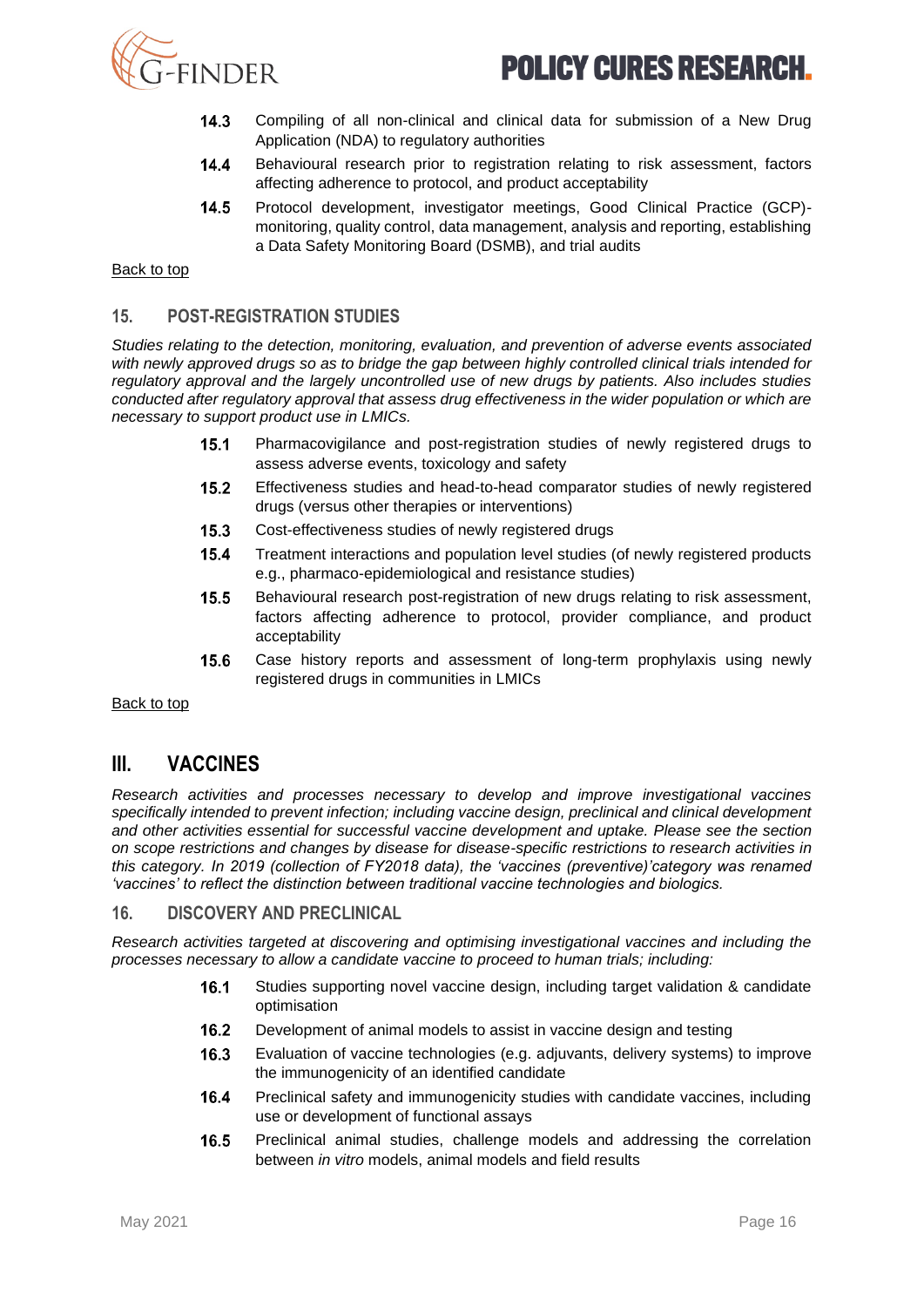

- 16.6 Studies on the genetics of the immune response to selected antigens as vaccine candidates, optimisation of animal models and correlates to clinical results
- $16.7$ Manufacturing scale-up and consistency of manufacture, including production of Good Laboratory Practice (GLP) and Good Manufacturing Practice (GMP) batches for regulatory toxicology studies and other Chemistry and Manufacture Control (CMC) activities required to allow a candidate vaccine to proceed to human trials
- 16.8 Research on safety and regulatory considerations (e.g. validation of preclinical assays to permit registration)
- 16.9 Preparation of an Investigational New Drug (IND) application for regulatory submission
- 16.10 Optimisation of vaccine candidates for global use (cheaper, more stable, ease of administration, addition of LMIC-specific strains)

#### [Back to top](#page-0-1)

### **17. CLINICAL DEVELOPMENT - PHASE I**

*Clinical trials to determine the safety of investigational new vaccines for the first time in human subjects (up to one hundred) including:*

- $17.1$ Phase Ia studies assessing safety, dosing, and immunogenicity in human volunteers
- $17.2$ Phase Ib studies assessing safety, dosing, and immunogenicity in clinically exposed or high-risk populations

#### [Back to top](#page-0-1)

## **18. CLINICAL DEVELOPMENT - PHASE II**

*Clinical trials to continue to determine the efficacy and safety of investigational new vaccines in a small set of human subjects (typically several hundred), including:*

- $18.1$ Phase IIa challenge studies
- 18.2 Phase IIb safety and preliminary efficacy studies in exposed populations or those at high-risk of infection

[Back to top](#page-0-1)

#### **19. CLINICAL DEVELOPMENT - PHASE III**

*Clinical trials to demonstrate the safety and efficacy in a larger human subject population (from several hundred to several thousand) and support the registration of investigational new vaccines, including:*

Phase III expanded efficacy, effectiveness and safety studies required for  $19.1$ registration purposes, including implementation, retention and follow-up of volunteers

[Back to top](#page-0-1)

### **20. CLINICAL DEVELOPMENT - BASELINE EPIDEMIOLOGY**

*Studies evaluating potential trial site populations to confirm disease incidence, prevalence or exposure risk, and which serve as the foundation for determining the optimal collection, analysis, interpretation and presentation of clinical trial data; including:* 

> $20.1$ Epidemiological studies directly linked to the conduct or support of clinical trials of preventive vaccines in development, in order to assess or validate the epidemiology of disease, disease incidence, or health of target populations at trial sites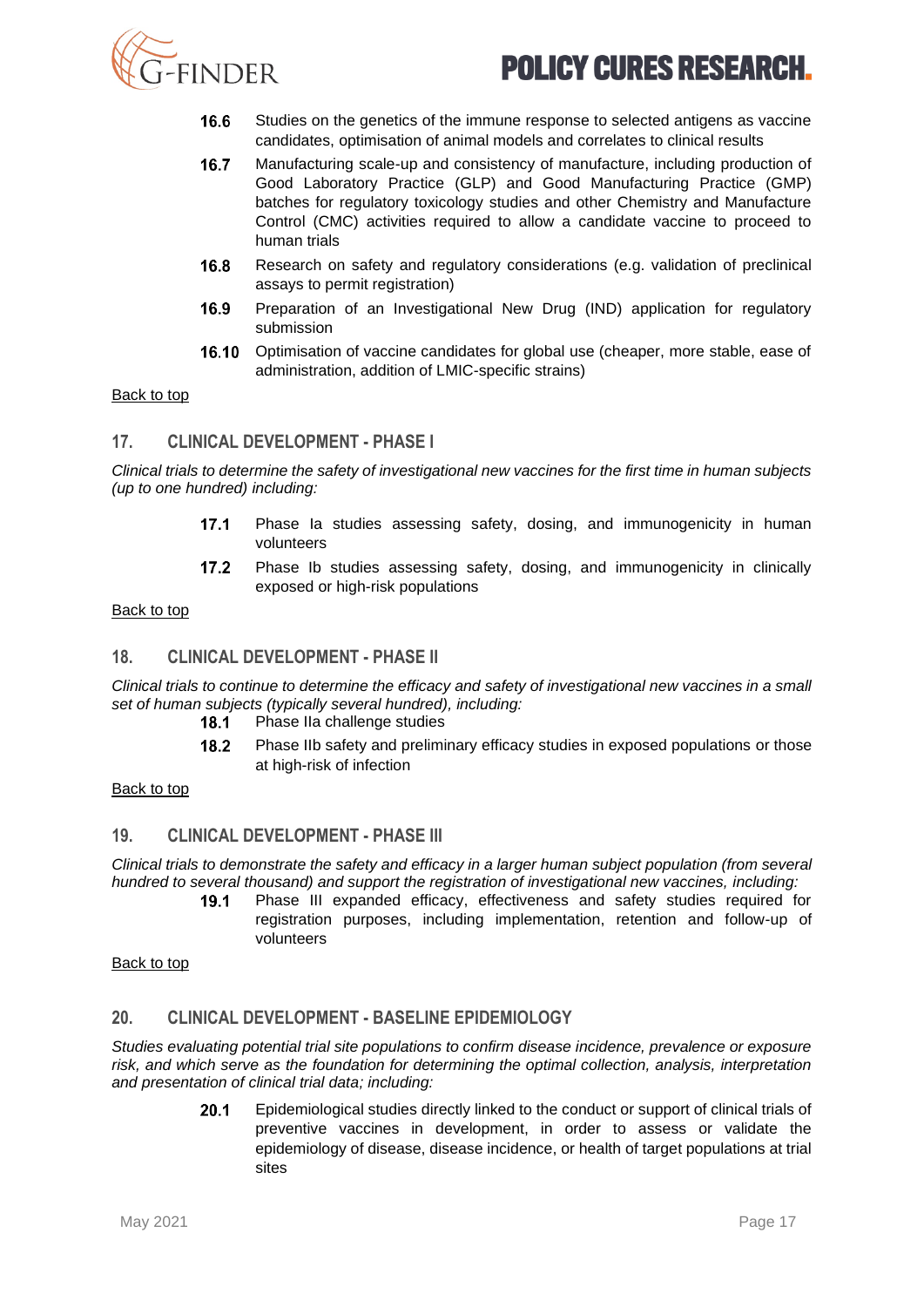

- 20.2 Preliminary studies of morbidity and mortality at potential clinical trial sites, where these studies are directly linked to planned preventive vaccines trials
- $20.3$ Pre-trial activities designed to understand trial site conditions before the commencement of trials and to facilitate engagement

[Back to top](#page-0-1)

#### **21. CLINICAL DEVELOPMENT - UNSPECIFIED**

*Other costs required to support clinical testing of investigational new vaccines as needed for regulatory approval; including:*

- $21.1$ Infrastructure and site development costs associated with the conduct of clinical trials for vaccine development in LMICs (e.g. refurbishment of hospital wing, vehicle purchase, generators, training and community relationship building)
- $21.2$ Further biological/product development to generate the optimal clinical formulation and dosage form, and other Chemistry and Manufacture Control (CMC) activities required for regulatory submission
- $21.3$ Compiling all non-clinical and clinical data to obtain a Biologics License from regulatory authorities
- $21.4$ Behavioural research prior to registration relating to risk assessment, factors affecting adherence to protocol, and product acceptability
- $21.5$ Protocol development, investigator meetings, Good Clinical Practice (GCP) monitoring, quality control, data management, analysis and reporting, establishing a Data Safety Monitoring Board (DSMB) and trial audits

[Back to top](#page-0-1)

## **22. POST-REGISTRATION STUDIES**

*Studies relating to the detection, monitoring, evaluation, and prevention of adverse events associated with newly approved vaccines so as to bridge the gap between highly controlled clinical trials intended for regulatory approval and the largely uncontrolled delivery of new vaccines. Also includes studies conducted after regulatory approval that assess vaccine effectiveness in the wider population or which are necessary to support product use in LMICs.* 

- $22.1$ Pharmacovigilance and post-registration studies of newly registered preventive vaccines to assess adverse reactions, toxicology and safety
- $22.2$ Effectiveness studies and head-to-head comparator studies of newly registered preventive vaccines (with other therapies or interventions)
- $22.3$ Cost-effectiveness studies of newly registered preventive vaccines
- $22.4$ Treatment interactions and population level studies (of newly registered preventive vaccines e.g., pharmaco-epidemiological and resistance studies)
- $22.5$ Behavioural research post-registration of new preventive vaccines relating to risk assessment, factors affecting adherence to protocol, provider compliance, and product acceptability
- <span id="page-17-0"></span>22.6 Case history reports and assessment of long-term prophylaxis using newly registered preventive vaccines in communities in LMICs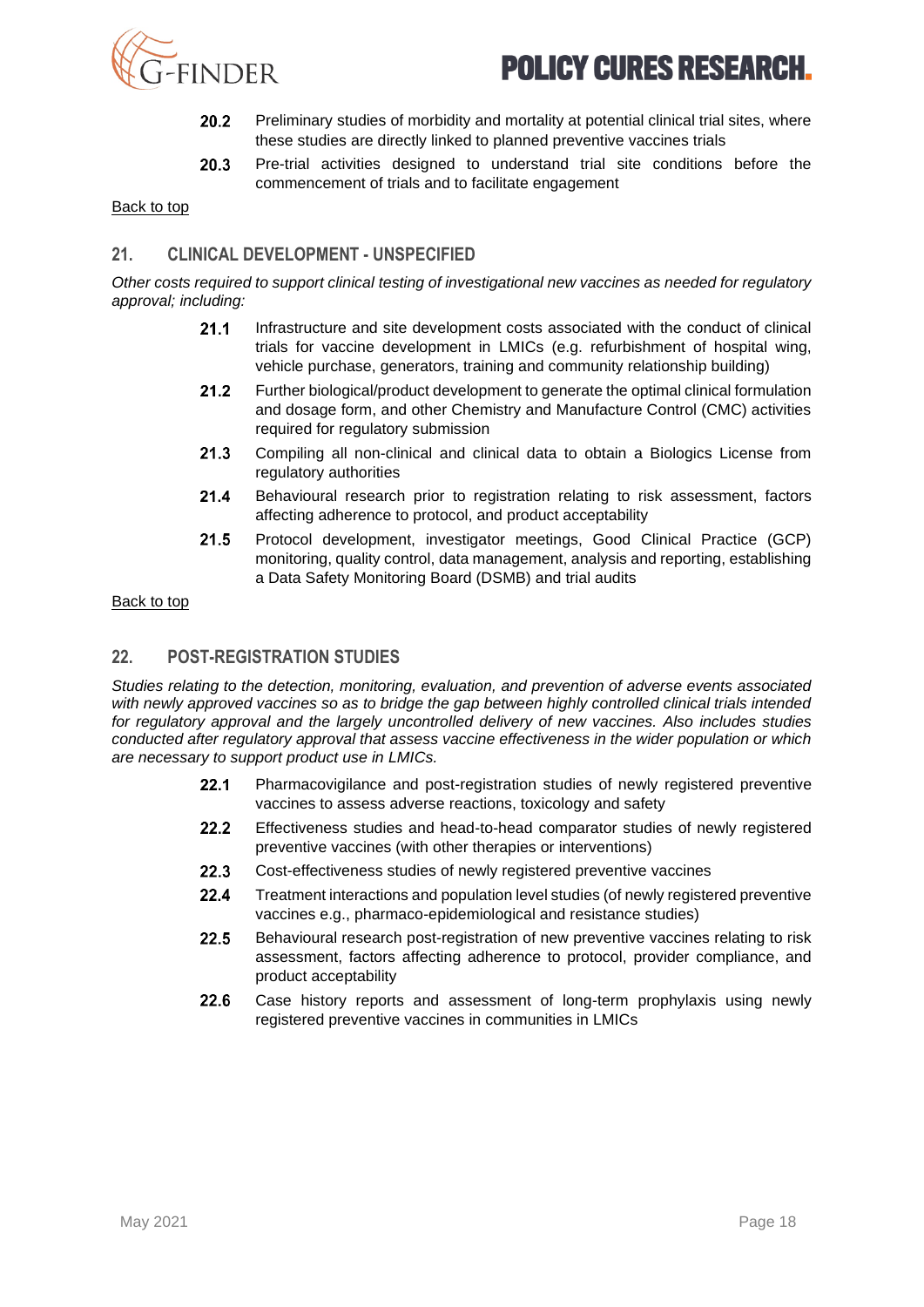



## **IV. BIOLOGICS**

*Research activities and processes necessary to develop and improve investigational biological agents and therapeutic vaccines specifically intended to prevent or treat infection; including design, preclinical and clinical development, and other activities essential for successful development and uptake. This includes broadly neutralising monoclonal antibodies (bNAbs); polyclonal antibodies; and other biotherapeutics such as peptide-, DNA- and RNA-based synthetic molecules. Please see the section on scope restrictions and changes by disease for disease-specific restrictions to research activities in this category. In 2019 (collection of FY2018 data), the 'vaccines (therapeutic)' category was renamed 'biologics' to reflect the distinction between traditional preventive vaccine technologies, and biologics and therapeutic vaccines.*

### **23. DISCOVERY AND PRECLINICAL**

*Research activities targeted at discovering and optimising investigational biologics or therapeutic vaccines, and including the processes necessary to allow a candidate biologic or therapeutic vaccine to proceed to human trials; including:*

- $23.1$ Studies supporting novel biologic or therapeutic vaccine design including target validation, characterisation and selection
- 23.2 Antibody screening and optimisation
- 23.3 Development of analytical tests for assaying biologics or therapeutic vaccines, including the development of animal models
- 23.4 Evaluation of biologic technologies (e.g. delivery systems) to improve the delivery of an identified candidate
- 23.5 Biologic pharmacokinetic, toxicity and metabolism studies *in vitro* and in animal models, including bioavailability, adsorption, metabolism, and excretion (ADME) studies
- 23.6 Preclinical safety and tolerability studies with candidate biologics or therapeutic vaccines, including use or development of functional assays
- 23.7 Preclinical animal studies, challenge models, and studies addressing the correlation between *in vitro* models, animal models and field results necessary to satisfy Investigational New Drug (IND) requirements
- 23.8 Process development and scale-up manufacture, including production of Good Laboratory Practice (GLP) and Good Manufacturing Practice (GMP) batches for regulatory toxicology studies and other Chemistry and Manufacture Control (CMC) activities required to allow a candidate biologic or therapeutic vaccine to proceed to human trials
- 23.9 Research on safety and regulatory considerations (e.g. validation of preclinical assays to permit registration)
- 23.10 Preparation of an Investigational New Drug (IND) application for regulatory submission
- 23.11 Optimisation of biologic or therapeutic vaccine candidates for global use (cheaper, more stable, ease of administration, addition of LMIC-specific targets)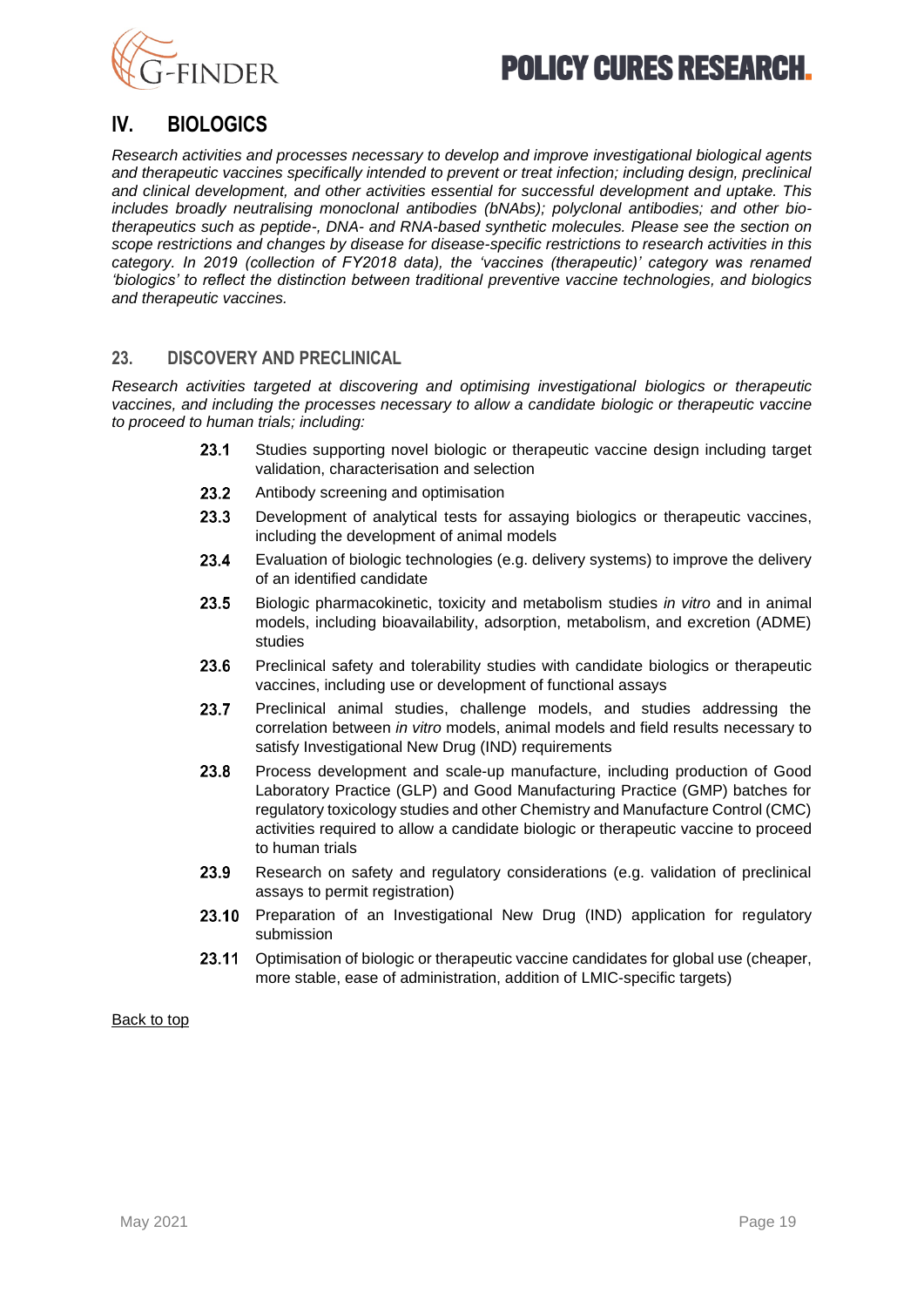

### **24. CLINICAL DEVELOPMENT - PHASE I**

*Clinical trials to determine the safety and tolerability of investigational new biologics and therapeutic vaccines in a small group of patients or healthy volunteers, including:*

 $24.1$ Phase I studies assessing safety and tolerability in human volunteers; including, pharmacokinetic and pharmacodynamics.

[Back to top](#page-0-1)

### **25. CLINICAL DEVELOPMENT - PHASE II**

*Clinical trials to determine the efficacy, safety and therapeutic dose of investigational new biologics or therapeutic vaccines in a small set of human subjects (up to several hundred), including:*

- 25.1 Phase IIa challenge studies
- $25.2$ Phase IIb safety and preliminary efficacy studies in exposed populations or those at high-risk of infection

[Back to top](#page-0-1)

#### **26. CLINICAL DEVELOPMENT - PHASE III**

*Clinical trials to support the registration of investigational new drugs or label-expansion of already registered drugs or therapeutic vaccines in a trial population large enough to provide statistical (typically several hundred), including:*

Phase III expanded efficacy, effectiveness and safety studies required for registration purposes, including implementation, retention and follow-up of volunteers

#### [Back to top](#page-0-1)

#### **27. CLINICAL DEVELOPMENT - BASELINE EPIDEMIOLOGY**

*Studies evaluating potential trial site populations to confirm disease incidence, prevalence or exposure risk, and which serve as the foundation for determining the optimal collection, analysis, interpretation and presentation of clinical trial data; including:* 

- $27.1$ Epidemiological studies directly linked to the conduct or support of clinical trials of biologics or therapeutic vaccines in development, in order to assess or validate the epidemiology of disease, disease incidence, or health of target populations at trial sites
- 27.2 Preliminary studies of morbidity and mortality at potential clinical trial sites, where these studies are directly linked to planned product trials
- 27.3 Pre-trial activities designed to understand trial site conditions before the commencement of trials and to facilitate engagement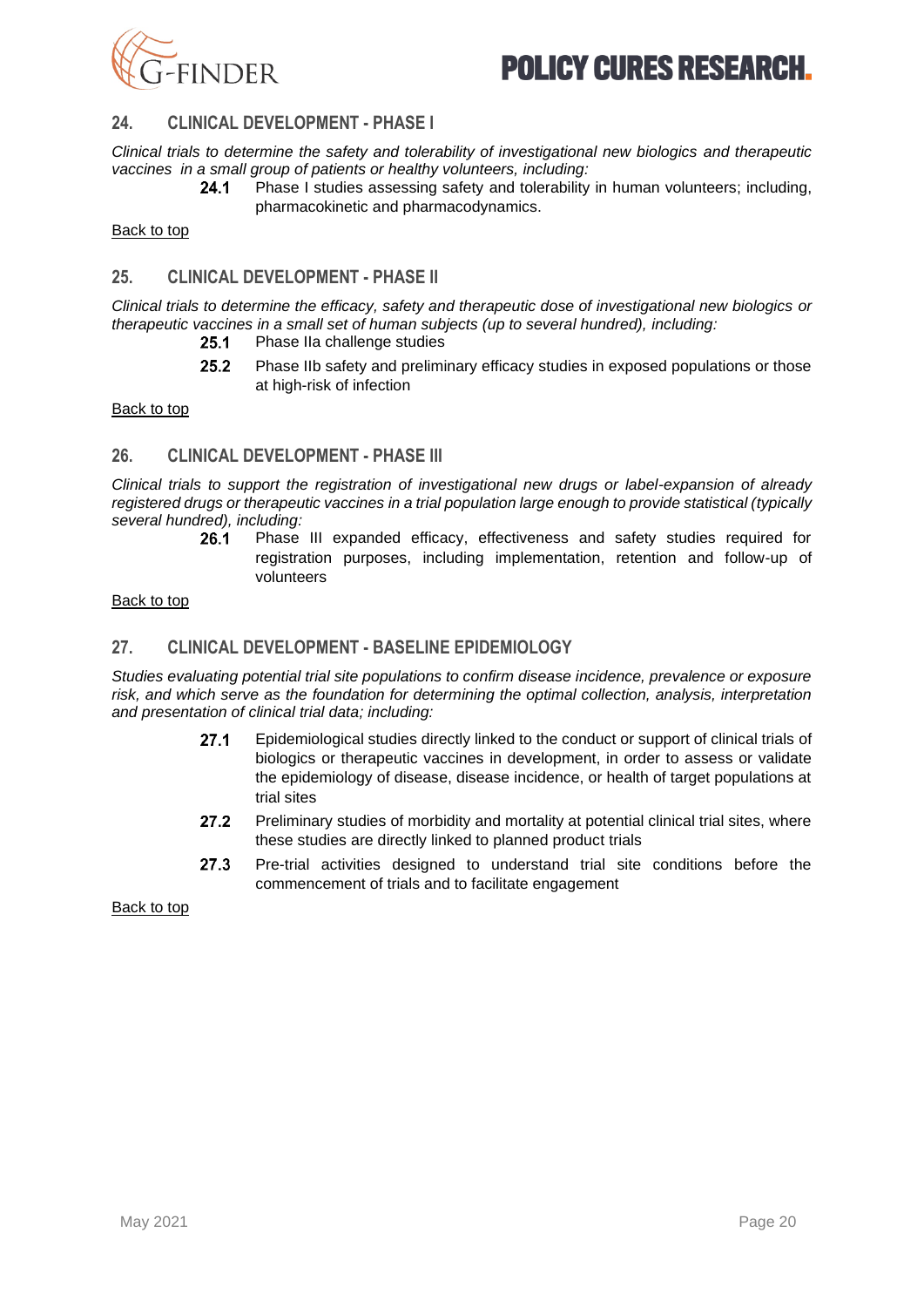

## **28. CLINICAL DEVELOPMENT - UNSPECIFIED**

*Other costs required to support clinical testing of investigational new biologics or therapeutic vaccines as needed for regulatory approval; including:* 

- 28.1 Infrastructure and site development costs directly associated with the conduct of clinical trials for biologic or therapeutic vaccine development in LMICs (e.g. refurbishment of hospital wing, vehicle purchase, generators, training and community relationship building)
- 28.2 Further product development to generate the final clinical formulation, dosage form and other Chemistry and Manufacture Control (CMC) activities required for regulatory submission
- 28.3 Compiling of all non-clinical and clinical data to obtain a Biologics License from regulatory authorities
- 28.4 Behavioural research prior to registration relating to risk assessment, factors affecting adherence to protocol, and product acceptability
- 28.5 Protocol development, investigator meetings, Good Clinical Practice (GCP) monitoring, quality control, data management, analysis and reporting, establishing a Data Safety Monitoring Board (DSMB), and trial audits

#### [Back to top](#page-0-1)

#### **29. POST-REGISTRATION STUDIES**

*Studies relating to the detection, monitoring, evaluation, and prevention of adverse events associated with newly approved biologics or therapeutic vaccines so as to bridge the gap between highly controlled clinical trials intended for regulatory approval and the largely uncontrolled use of new biologics by patients. Also includes studies conducted after regulatory approval that assess biologic or therapeutic vaccine effectiveness in the wider population or which are necessary to support product use in LMICs.*

- 29.1 Studies conducted after regulatory approval that assess biologic or therapeutic vaccine effectiveness in the wider population or which are necessary to support product use in LMICs
- 29.2 Pharmacovigilance and post-registration studies of newly registered biologics or therapeutic vaccines to assess adverse reactions, toxicology and safety
- 29.3 Effectiveness studies and head-to-head comparator studies of newly registered biologics or therapeutic vaccines (with other therapies or interventions)
- 29.4 Cost-effectiveness studies of newly registered biologics or therapeutic vaccines
- 29.5 Treatment interactions and population level studies (of newly registered biologics or therapeutic vaccines e.g., pharmaco-epidemiological and resistance studies)
- 29.6 Behavioural research post-registration of new biologics or therapeutic vaccines relating to risk assessment, factors affecting adherence to protocol, provider compliance, and product acceptability
- <span id="page-20-0"></span>29.7 Case history reports and assessment of long-term prophylaxis using newly registered biologics or therapeutic vaccine in communities in LMICs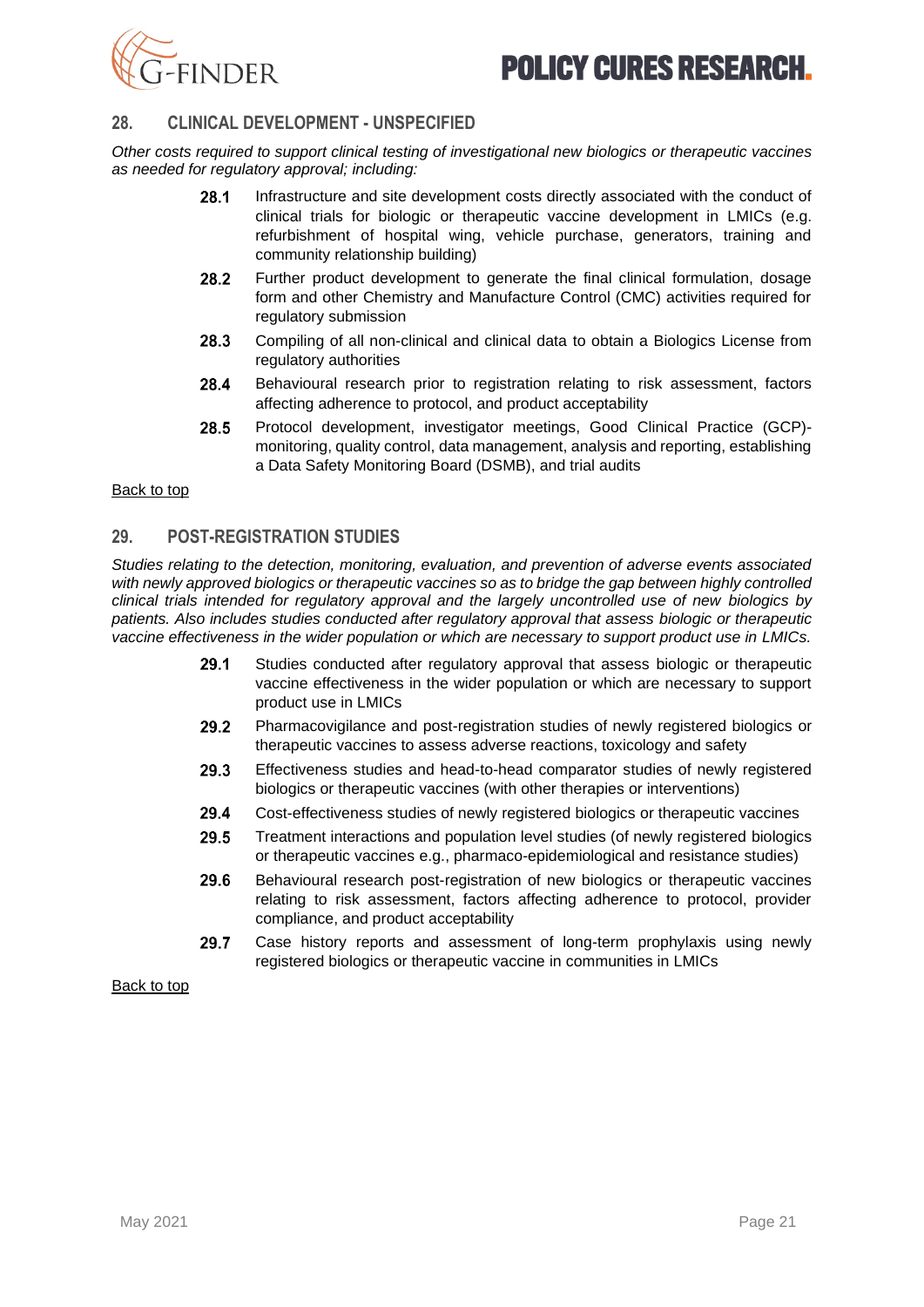



## **V. DIAGNOSTICS**

*Research activities and processes necessary to develop, optimise, and validate diagnostic tests for use in resource-limited settings (cheaper, faster, more reliable, ease of use in the field); including discovery and design, preclinical and clinical evaluation, and other activities essential for successful deployment for public health use. Please see the section on scope restrictions and changes by disease for diseasespecific restrictions to research activities in this category.*

### **30. DISCOVERY AND PRECLINICAL**

*Research activities targeted at discovering and optimising low-cost, heat stable, easy-to-use diagnostics for neglected diseases including the processes necessary to allow a potential product to proceed to clinical evaluation; including:* 

- $30.1$ Validation, characterisation, and selection of targets suitable for diagnostic use
- 30.2 Validation of new diagnostic markers or biomarkers
- $30.3$ Development and testing of low-cost, heat stable, easy-to-use diagnostic tests (e.g. simpler microscopy, improved sample collection/preparation, cheaper ELISA assays), including manufacturing design
- 30.4 New or improved diagnostics for disease staging and therapy decisions
- 30.5 New or improved diagnostic tools to identify resistant pathogens
- 30.6 New or improved diagnostics to identify specific target populations
- 30.7 Tailoring diagnostic tools for LMIC use, including improved point-of-care tests (rapid test), local laboratory test, reference laboratory tests and central laboratory tests
- 30.8 Creation of reference material banks

#### [Back to top](#page-0-1)

#### **31. CLINICAL EVALUATION**

*Activities and processes associated with clinical evaluation of investigational diagnostic tools so as to demonstrate sensitivity and specificity in human subjects, together with other costs required to support such clinical trials; including:* 

- $31.1$ Clinical efficacy trials
- $31.2$ Small-scale testing in humans to establish sensitivity and specificity and utility
- $31.3$ Technical evaluation of tests and studies evaluating product performance
- $31.4$ Establishment of product specifications, kit development and quality assurance
- 31.5 Submission of relevant data to regulatory authorities for approval
- 31.6 Assessment & validation of trial sites to carry out product trials
- $31.7$ Infrastructure and site development costs directly associated with the conduct of clinical trials for diagnostic development in LMICs (e.g. refurbishment of hospital wing, vehicle purchase, generators, training and community relationship building)

#### [Back to top](#page-0-1)

## **32. OPERATIONAL RESEARCH FOR DIAGNOSTICS**

*Operational procedures and implementation activities associated with novel diagnostic tools, which are necessary to support World Health Organization recommendations for global public health use including:* 

- $32.1$ Larger-scale demonstration studies (assessing specificity, sensitivity and utility of the diagnostic test in LMICs)
- $32.2$ Cost-effectiveness studies assessing the diagnostic test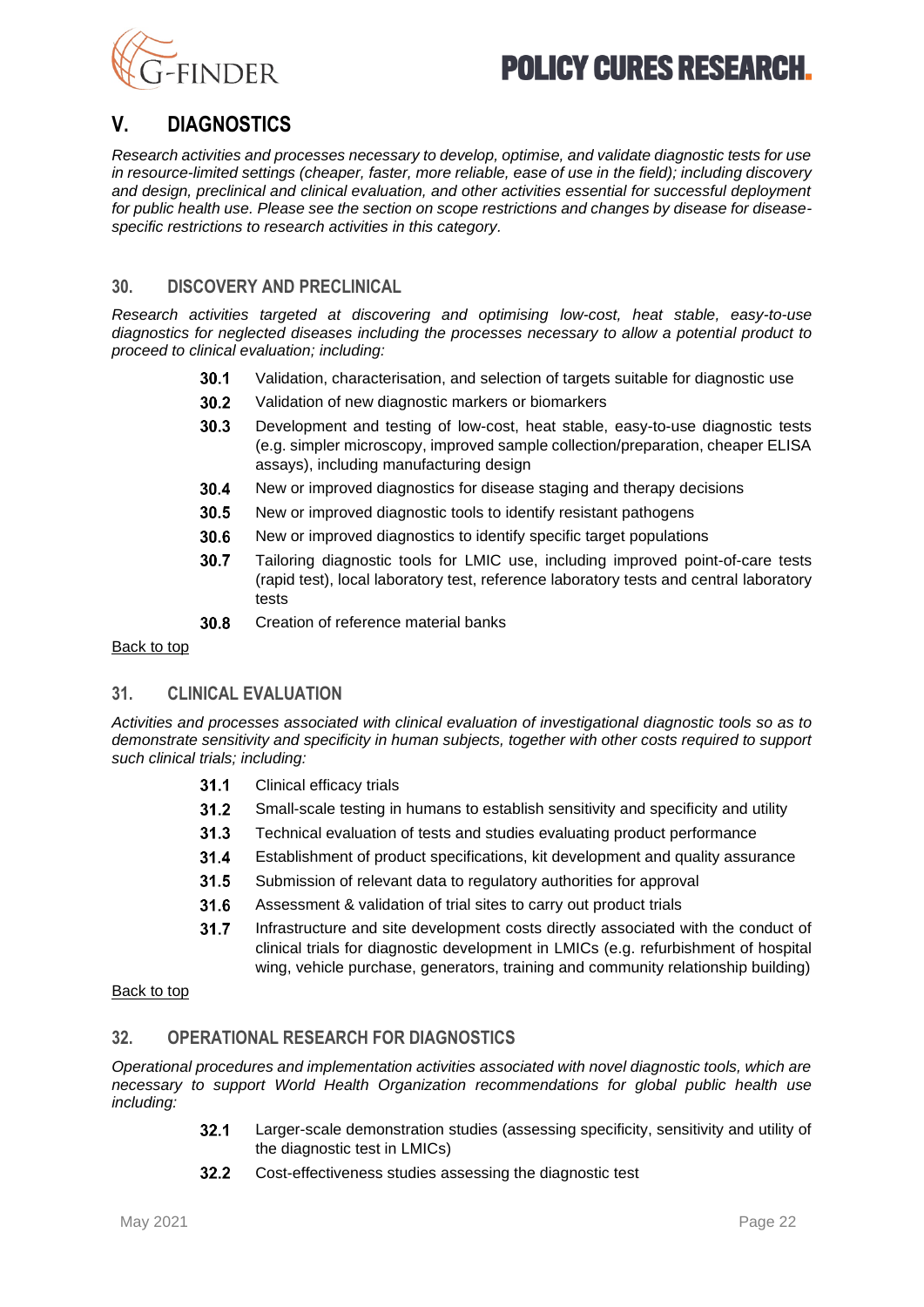

- 32.3 Identification of pitfalls of the technology and studies of safety measures needed to support the technology
- $32.4$ Studies to determine at what level of the health care system the technology is applicable (e.g. reference labs, regional labs)
- $32.5$ Identification of training needs
- 32.6 Collecting evidence for expanding the use of a diagnostic tool in different countries
- 32.7 Development of equipment and customer support documents
- $32.8$ Head-to-head comparator studies (with current gold standard) and in the context of existing diagnostic algorithms
- 32.9 Behavioural research relating to risk assessment, factors affecting diagnostics use, and user acceptability (patient and provider)
- 32.10 Epidemiological studies to assess or validate the epidemiology of disease, disease incidence or health of target populations at potential trial sites, and which are **directly** linked to clinical trials of a new diagnostic

[Back to top](#page-0-1)

## <span id="page-22-0"></span>**VI. MICROBICIDES**

*Research activities and processes necessary to develop and improve topical microbicides specifically intended to prevent HIV transmission; including microbicide discovery or design, preclinical and clinical development, and other activities essential for successful microbicide development and uptake.* 

*Applications that may have high-income country (HIC) markets or be useful for other STIs (e.g. mucosal delivery technology, adjuvants) are excluded from the ND G-FINDER scope.*

#### **33. DISCOVERY AND PRECLINICAL**

*Research activities targeted at identifying, optimising, and characterising investigational microbicides and including the processes necessary to allow lead compounds to proceed to human trials; including:*

- 33.1 Specific research aimed at discovery of topical applications for microbicide use (e.g. vaginal defence enhancers, surfactants, entry/fusion inhibitors and replication inhibitors)
- 33.2 Target validation, characterisation and selection
- 33.3 Preclinical evaluation of microbicide candidates including determination of acceptable formulation and delivery modes
- $33.4$ Studies supporting safety & tolerability testing in animal models and looking at *in vitro* correlates of *in vivo* protective response
- $33.5$ Developing reagents and standardised methods to assess microbicide-induced immune response in animals and humans
- 33.6 Optimisation of microbicide candidates, bioprocess development, formulation and mode of delivery of novel prevention tools for broad international use (cheap, easy to produce, stable, easy to administer) including production of Good Laboratory Practice (GLP) and Good Manufacturing Practice (GMP)-grade product for regulatory toxicology studies
- 33.7 Preparation of an Investigational New Drug (IND) application for regulatory submission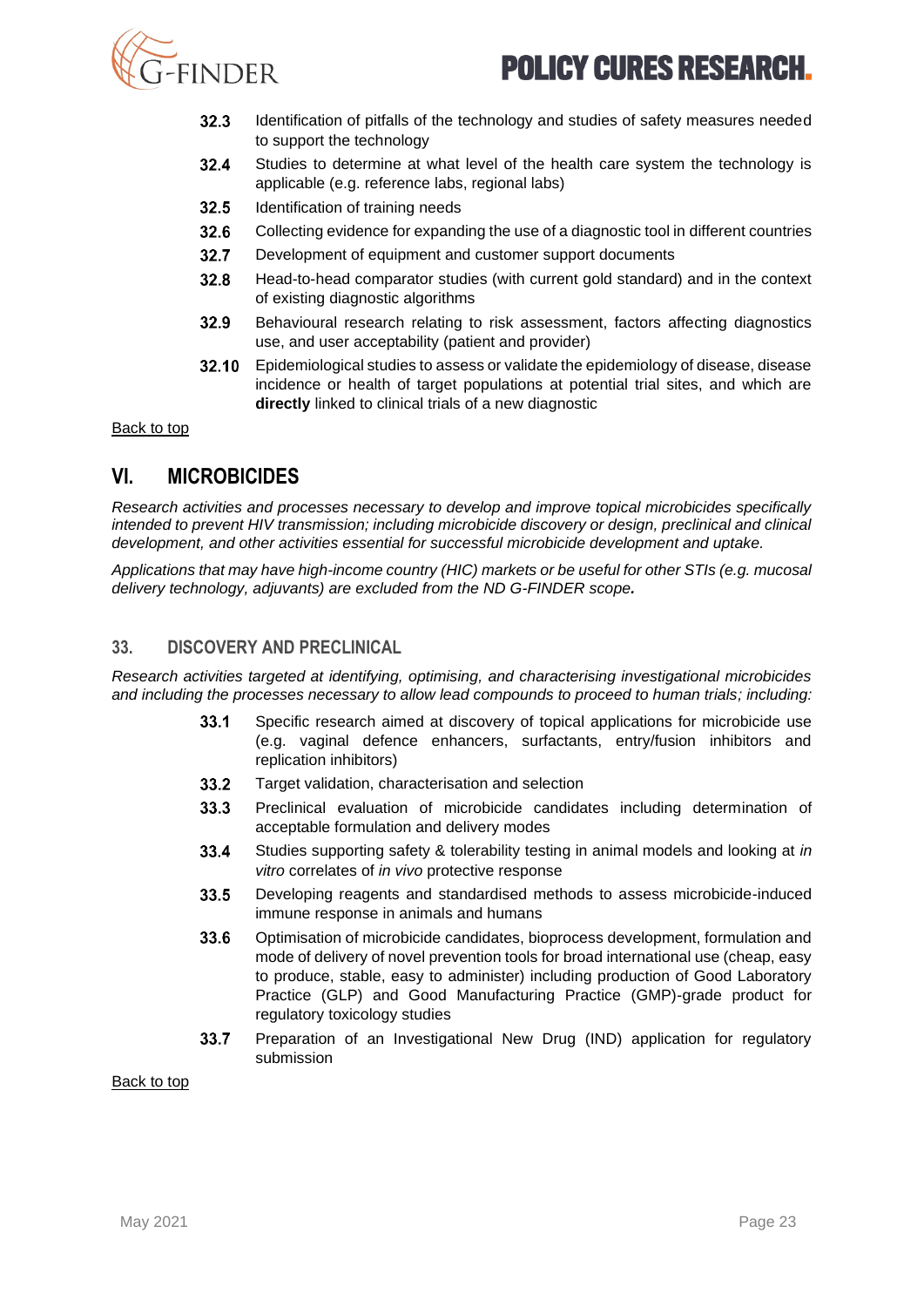

### **34. CLINICAL DEVELOPMENT - PHASE I**

*Clinical trials to determine the safety of investigational new vaccines for the first time in human subjects (up to one hundred), including:*

- 34.1 Phase Ia single ascending dose studies to determine pharmacokinetics, pharmacodynamics and maximum tolerated dose
- 34.2 Phase Ib multiple ascending dose studies to determine the pharmacokinetics, pharmacodynamics, safety and tolerability of multiple doses

#### [Back to top](#page-0-1)

#### **35. CLINICAL DEVELOPMENT - PHASE II**

*Clinical trials to determine the efficacy, safety and therapeutic dose of investigational new microbicides in a small set of human subjects (up to several hundred), including:*

- $35.1$ Phase IIa proof of concept studies to demonstrate clinical efficacy or biological activity
- 35.2 Phase IIb dose-finding studies to determine dose with optimum biological activity with minimal adverse effects

#### [Back to top](#page-0-1)

#### **36. CLINICAL DEVELOPMENT - PHASE III**

*Clinical trials to support the registration of investigational new drugs or label-expansion of already registered drugs in a trial population large enough to provide statistical significance (from several hundred to several thousand), including:*

> 36.1 Regulatory standard clinical trials to assess effectiveness of novel microbicide products

#### [Back to top](#page-0-1)

#### **37. CLINICAL DEVELOPMENT - BASELINE EPIDEMIOLOGY**

*Studies evaluating potential trial site populations to confirm disease incidence, prevalence or exposure risk, and which serve as the foundation for determining the optimal collection, analysis, interpretation and presentation of clinical trial data, including:*

- $37.1$ Epidemiological studies directly linked to the conduct or support of clinical trials of microbicides in development, in order to assess or validate the epidemiology of disease, disease incidence, or health of target populations at trial sites
- 37.2 Preliminary studies of morbidity and mortality at potential clinical trial sites, where these studies are directly linked to planned microbicide trials
- $37.3$ Pre-trial activities designed to understand trial site conditions before the commencement of trials and to facilitate engagement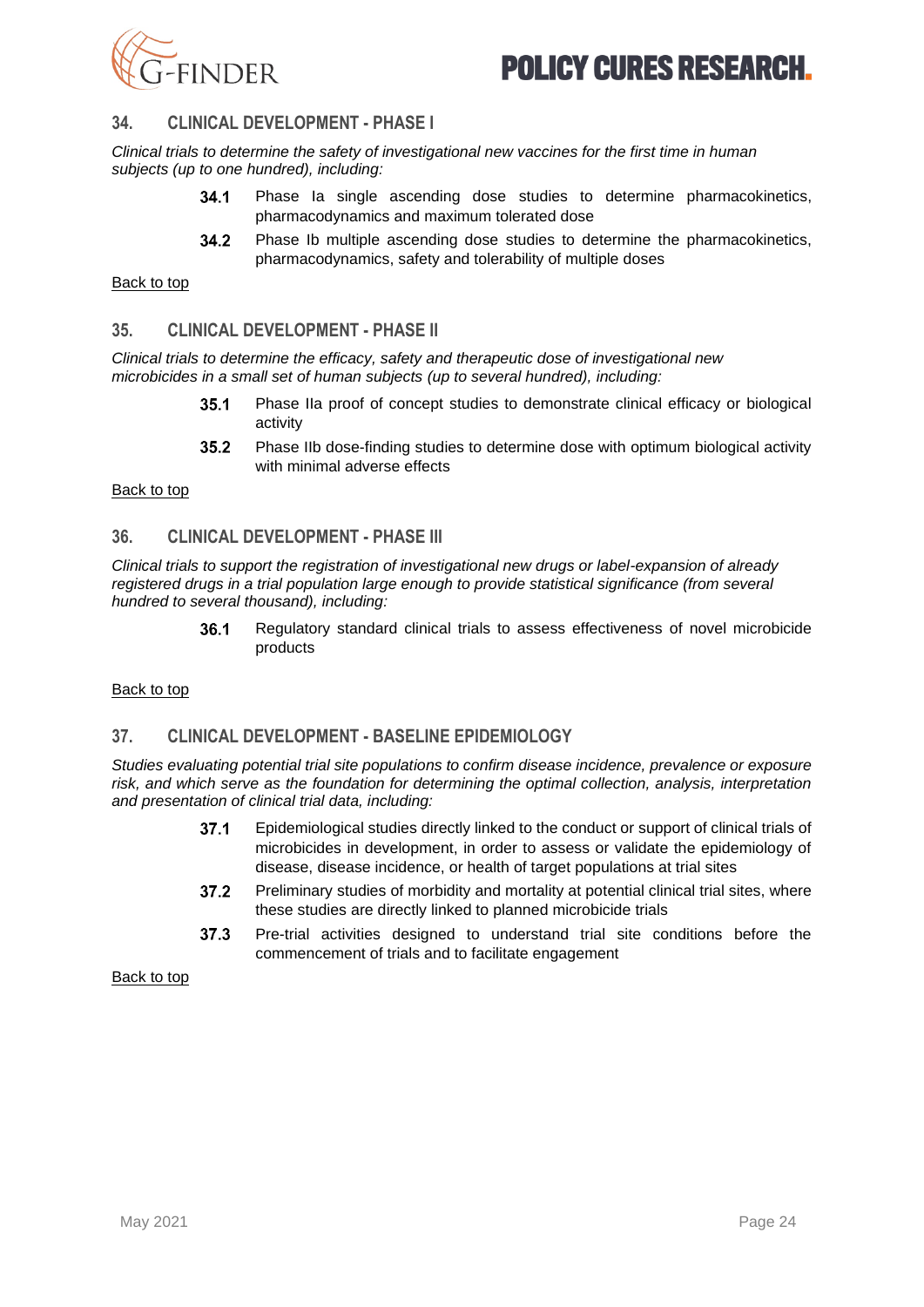

### **38. CLINICAL DEVELOPMENT - UNSPECIFIED**

*Activities and processes associated with clinical testing of investigational new microbicides to demonstrate safety and efficacy in human subjects (as needed for regulatory approval), together with other costs required to support such clinical trials, including:*

- 38.1 Infrastructure and site development costs associated with the conduct of clinical trials for microbicide development in LMICs (e.g., refurbishment of hospital wing, vehicle purchase, generators, training and community relationship building)
- 38.2 Further microbicide development to generate the final clinical formulation, dosage form and other Chemistry and Manufacture Control (CMC) activities required for regulatory submission
- 38.3 Compiling of all non-clinical and clinical data for submission of a New Drug Application (NDA) to regulatory authorities
- 38.4 Behavioural research prior to registration relating to risk assessment, factors affecting adherence to protocol and product acceptability
- 38.5 Protocol development, investigator meetings, Good Clinical Practice (GCP) monitoring, quality control, data management, analysis and reporting, establishing a Data Safety Monitoring Board (DSMB) and trial audits

#### [Back to top](#page-0-1)

#### **39. POST-REGISTRATION STUDIES**

*Studies relating to the detection, monitoring, evaluation, and prevention of adverse events associated with newly approved microbicides so as to bridge the gap between highly controlled clinical trials intended for regulatory approval and the largely uncontrolled delivery of new microbicides; including:.* 

- 39.1 Studies conducted after regulatory approval that assess microbicide effectiveness in the wider population or which are necessary to support product use in LMICs
- 39.2 Pharmacovigilance and post-registration studies of newly registered microbicides to assess adverse reactions, toxicology and safety
- 39.3 Effectiveness studies and head-to-head comparator studies of newly registered microbicides (with other therapies or interventions)
- 39.4 Cost-effectiveness studies of newly registered microbicides
- 39.5 Treatment interactions and population level studies (of newly registered preventive microbicides e.g., pharmaco-epidemiological and resistance studies)
- 39.6 Behavioural research post-registration of new microbicides relating to risk assessment, factors affecting adherence to protocol, provider compliance, and product acceptability
- <span id="page-24-0"></span>39.7 Case history reports and assessment of long-term prophylaxis using newly registered microbicides in communities in LMICs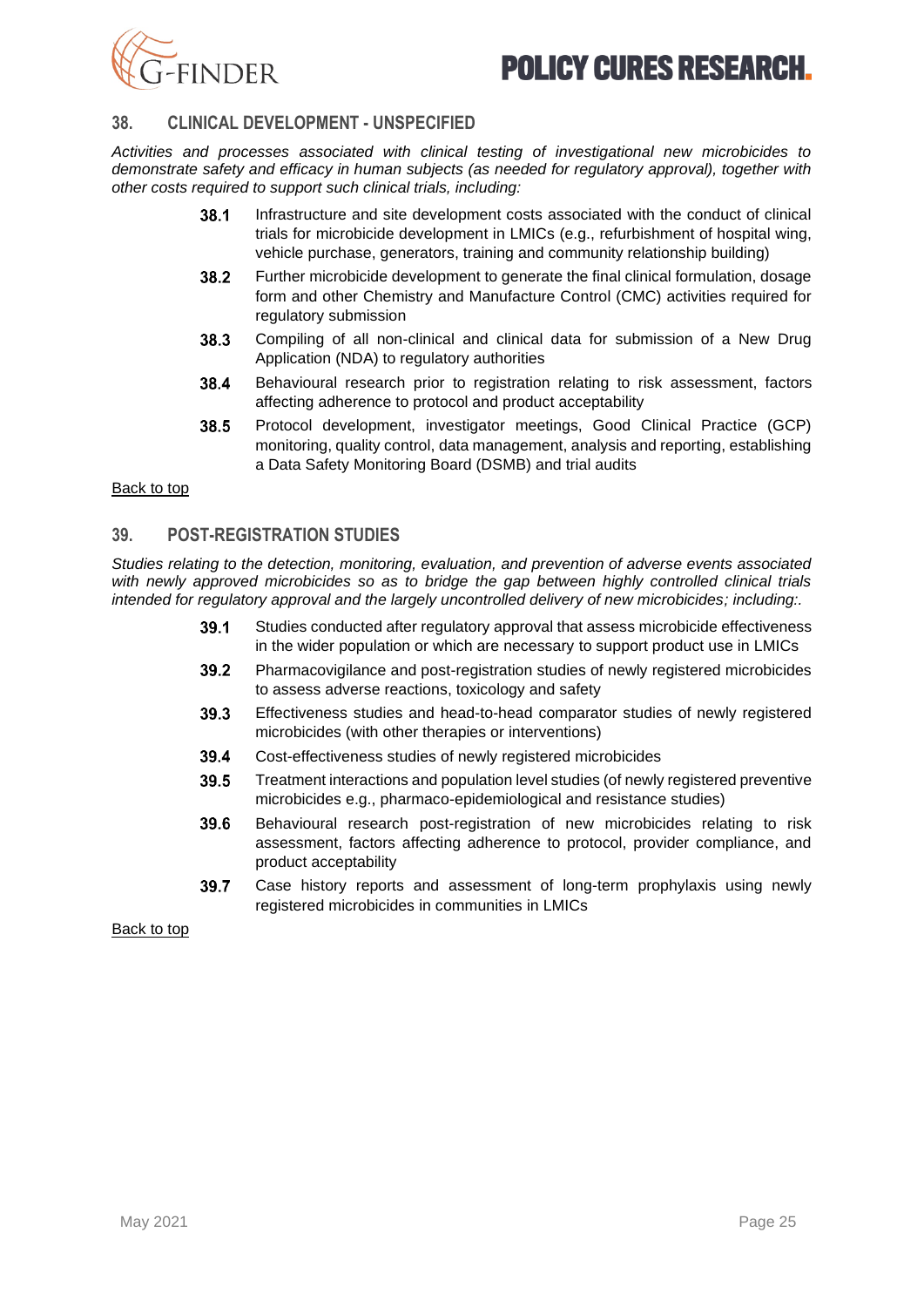



## **VII. VECTOR CONTROL PRODUCTS**

*Research and development activities and processes necessary to develop and improve vector control approaches intended to prevent infection and block transmission of a neglected disease from vector and/or animal reservoirs to human; including novel chemical vector control products, biological vector control products and reservoir targeted vaccines.*

### <span id="page-25-0"></span>**40. CHEMICAL VECTOR CONTROL PRODUCTS**

*This product category only includes chemical active ingredients and formulations intended for global public health use and which specifically aim to inhibit, kill and/or repel indoor and outdoor vectors associated with neglected disease transmission. This includes new insecticides and formulations in LLINs/IRS; insecticide-based bait and traps; spatial repellents; systemic insecticides and endectocides; and chemical larvicides. Predation measures, habitat control and infrastructure measures are excluded from the G-FINDER scope.* 

#### 40.1 **Primary and secondary screening and optimisation**

*Laboratory-based design, synthesis and testing of potential insecticides, chemical larvicides, molluscides, trypanocides etc. and generation of data sufficient to allow developers to proceed field testing, including:*

- $40.1.1$ Primary and secondary screens (e.g. *in vitro* and *in vivo* screens, chemical screens, whole insect screens)
- 40.1.2 Target validation and characterisation
- 40.1.3 Lead optimisation, synthesis optimisation
- Early toxicology screens (e.g. acute oral toxicity, eye and skin irritation studies, AMES/mutagenicity studies)
- Applied laboratory research and small-scale field trials, including *in vitro* and glass house efficacy testing
- Acute toxicology and ecotoxicology studies (e.g. animal studies, exposure studies, fish and wildlife studies)
- 40.1.7 Metabolism and stability studies in plants and animals including mode of action, residue analysis and cross-resistance studies
- Environmental effect and decomposition studies in soil, water and air

[Back to top](#page-0-1)

#### 40.2 **Development**

*Pre-registration activities and processes associated with clinical testing of investigational chemical vector control products so as to generate data sufficient to allow developers to proceed to product rollout & dissemination and including other costs required to support such clinical trials.* 

- 40.2.1 Small-scale efficacy studies, residue plots and field studies necessary for product optimisation and registration
- 40.2.2 Acute and long-term toxicology and ecotoxicology studies
- 40.2.3 Metabolic and residual fate studies, crop residue and exposure data
- Environmental assessment and environmental chemistry data
- Generation of hazard data in humans, domestic animals and non-target plants and animals
- 40.2.6 Compiling of all laboratory and field data necessary for submission to regulatory authorities
- Behavioural research conducted **pre-registration** relating to risk assessment, factors affecting adherence to protocol, and product acceptability
- 40.2.8 Manufacturing process development, formulation and scale-up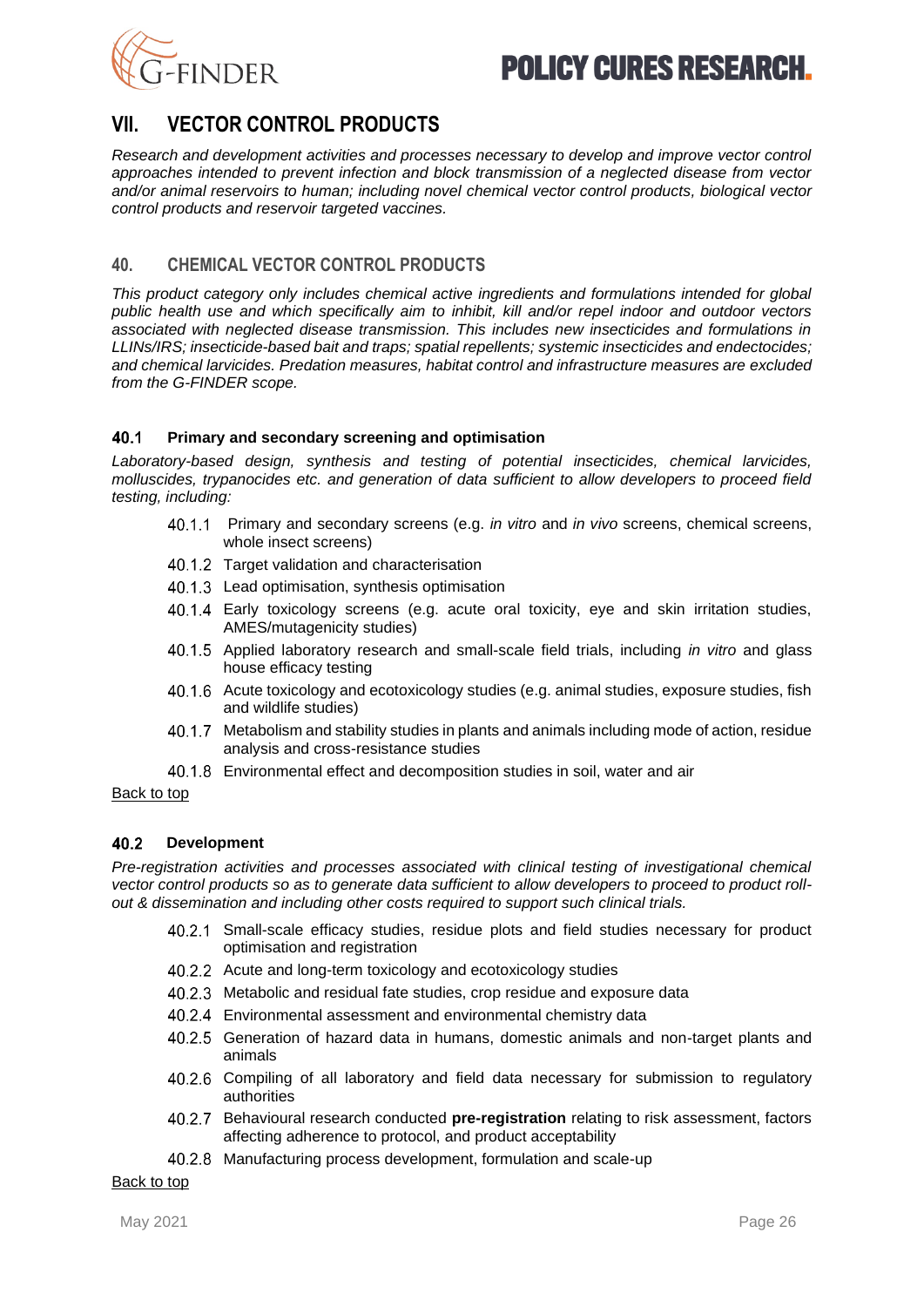

#### 40.3 **PQ listing and regulatory approval**

*PQ assessment processes and post-registration research activities that comprise entomological, quality, safety and epidemiological evaluation (where appropriate) and development of specifications required for application of insecticide products for use in international public health programmes, including:*

- PQ assessment of laboratory studies (e.g. determining intrinsic insecticidal activity, diagnostic concentration, irritant or excito-repellent properties, cross-resistance to other insecticides, efficacy and residual activity on relevant substrates)
- PQ assessment of small-scale field trials (e.g. efficacy and persistence under different ecological settings, dosage of application, handling and application, perceived sideeffects)
- PQ assessment of large-scale field trials (e.g. community level efficacy and residual activity, operational and community acceptance)
- Assessment & validation of trial sites directly linked to product trials
- Infrastructure and site development costs associated with the conduct of field trials for pesticide development in LMICs (e.g. refurbishment of hospital wing, vehicle purchase, generators, training and community relationship building)
- 40.3.6 Behavioural research conducted post-registration relating to risk assessment, factors affecting adherence to protocol, provider compliance and product acceptability
- 40.3.7 Studies that confirm efficacy, improve product uptake or confirm safety (e.g. studies to measure impact, usage levels, contamination potential or storage and disposal needs)
- 40.3.8 Surveillance studies directly linked to the conduct of field trials for vector control products; including studies that determine prevalence, track distribution, abundance, or significant habits of target vectors or the vector-borne pathogen

#### [Back to top](#page-0-1)

## **41. BIOLOGICAL VECTOR CONTROL PRODUCTS\***

*This product category only includes research and development of innovative biological control interventions that specifically aim to kill or control vectors associated with transmitting neglected diseases (e.g. microbial/bacteriological larvicides, sterilisation techniques, and genetic modification measures).*

*Biological control interventions comprise the use of natural enemies or "engineered" products to manage vector populations either through the introduction of natural parasites, pathogens or predators of the target, or via the introduction of modified vector species to compete with natural sources.*

*Predation measures, habitat control and infrastructure measures are excluded from the G-FINDER scope.*

#### 41.1 **Phase I**

*Laboratory studies of novel biological vector control techniques* 

- 41.1.1 Development of intervention concept and target product profile (TPP) that also specifies the intended product claim (e.g. target vector, entomological effect etc.)
- Molecular, genotypic, physiological and behavioural characteristics research in genetically modified vectors
- Activities related to generating transgenic vector lines, checking stability of the transgene and its phenotype and studies related to the rate of spread of a transgene in laboratory cage populations

<sup>\*</sup> Unlike the universally accepted definitions for the drug, vaccine and diagnostic R&D pathways, definitions for the biological control product R&D pathway are not firmly established. It is possible that the terminology may change over time as the scientific field develops, and as new biological control products undergo regulatory approval. Please note that the activities listed under each stage are not exhaustive but are intended to illustrate the most critical R&D activities within each stage.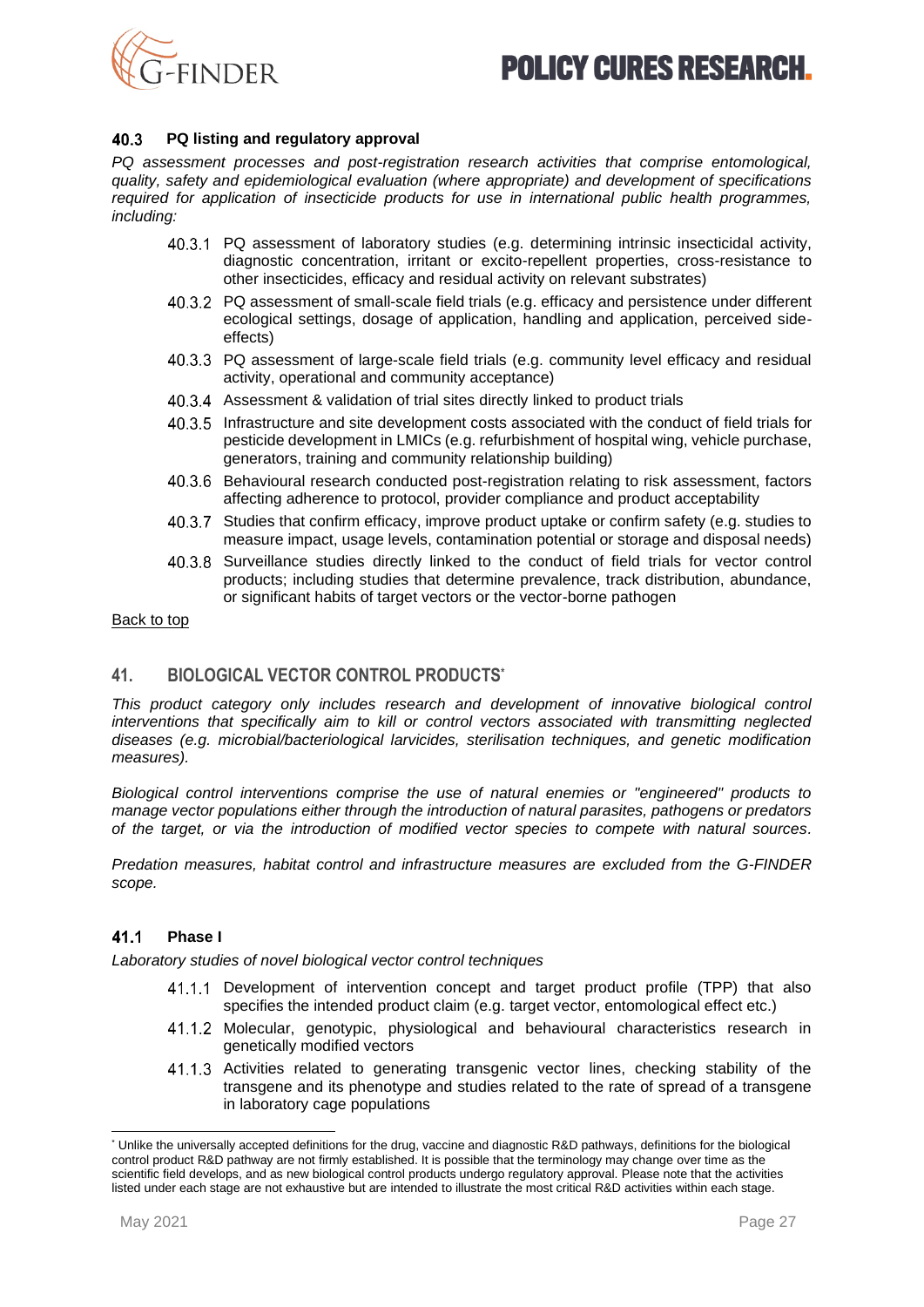

- 41.1.4 Ecological modelling to assess environmental risk
- 41.1.5 Quality control to ensure new biological materials are well characterised, stable and detectable
- Phenotypic evaluation research of transgenic endemic strains, including testing for adverse effects on target or non-target species
- 41.1.7 Laboratory assays to establish mechanism of action
- 41.1.8 Small-scale laboratory studies for efficacy and safety
- Laboratory-based studies on efficacy and safety in larger population cages
- Establishment of standard operating procedures for genetically modified vector production and release
- 41.1.11 Activities related to site preparation and hazard containment (risk analysis and risk management)
- 41.1.12 Activities related to data analysis as required by regulators
- 41.1.13 Modelling of expected cost of protection per person

#### [Back to top](#page-0-1)

#### $41.2$ **Phase II**

*Semi-field tests or small-scale field trials (in physical or ecological confinement) to assess the entomological efficacy of the approach\**

- Physically confined (large cage, greenhouse or screen-house type facility that simulates the disease-endemic setting) field trials or semi-field tests to assess entomological efficacy (biological and functional)
- Ecologically confined (geographic/spatial and/or climatic isolation) small-scale field trials to assess entomological efficacy (biological and functional)
- 41.2.3 Ecological modelling to assess environmental risk
- Compiling all entomological and epidemiological efficacy data as required by regulators
- 41.2.5 Activities related to site preparation and hazard containment (risk analysis and risk management)
- 41.2.6 Initial cost analysis of prototype or approach
- 41.2.7 Continued monitoring of molecular quality control

#### [Back to top](#page-0-1)

#### 41.3 **Phase III**

*Large-scale staged field trials to assess the epidemiological efficacy of the approach†*

- 41.3.1 Staged, open, large-scale randomised control trials to determine epidemiological efficacy (e.g., reduced disease prevalence, population suppression of target vector)
- 41.3.2 Ecological modelling to assess environmental risk
- 41.3.3 Trial site selection and preparation
- 41.3.4 Baseline studies such as ovitrap surveillance
- 41.3.5 Rearing and sorting of genetically modified vectors
- 41.3.6 Continued monitoring of molecular quality control
- 41.3.7 Activities related to data management and statistical analysis
- Projection of cost per person protected and cost-efficacy of prototype or approach

<sup>\*</sup> Reduction in the likelihood of disease transmission due to vector population characteristics

<sup>†</sup> Reduction in the incidence of infection or disease in human populations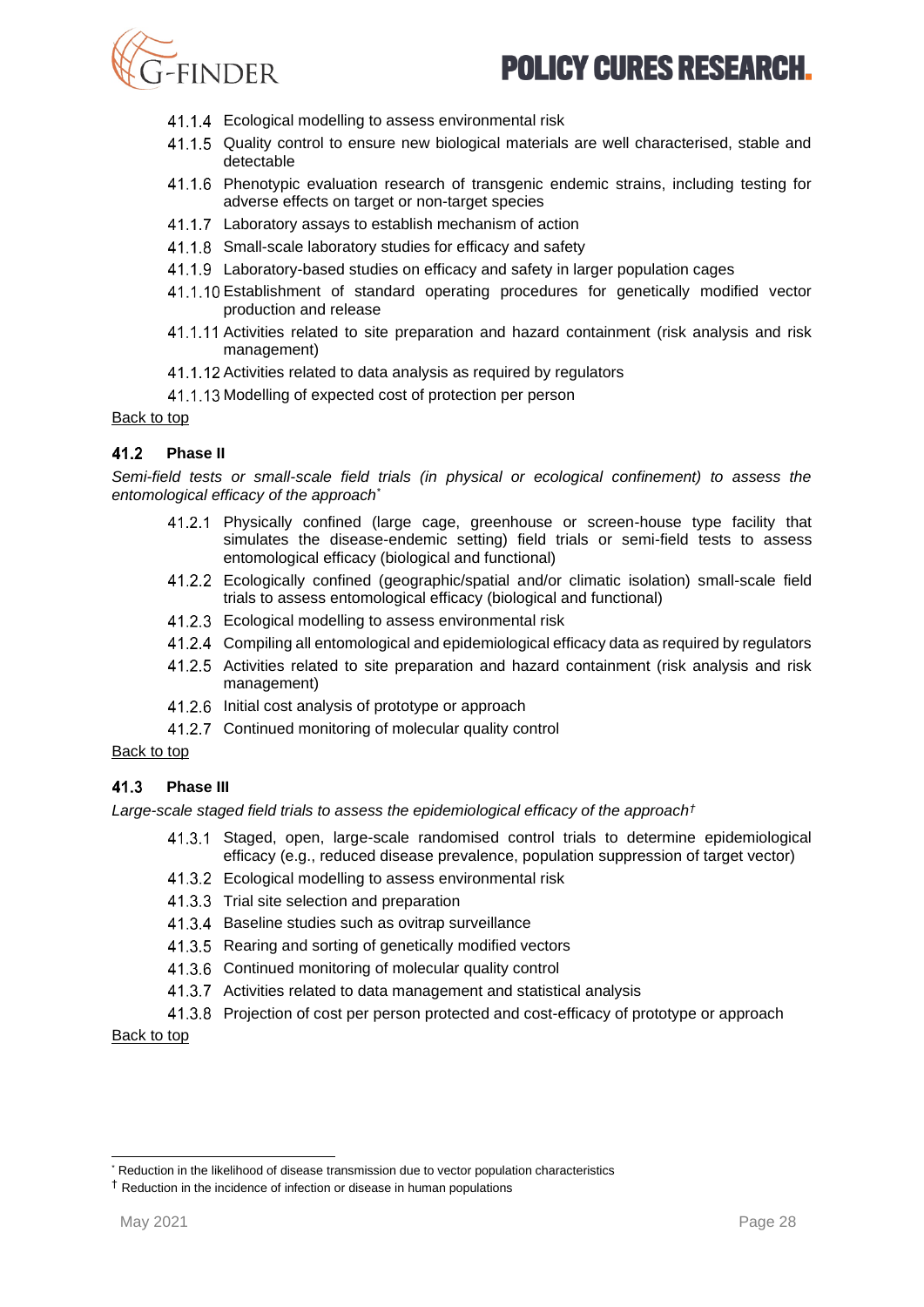

#### 41.4 **Phase IV**

*Studies, in real-world conditions, that validate the effectiveness of a newly-developed biological vector control product, or post-implementation surveillance of safety and quality* 

- 41.4.1 Pilot implementation studies
- Post-implementation studies to validate feasibility, acceptability and cost-effectiveness
- Post-implementation surveillance studies to measure mechanism of distribution, molecular quality control, efficacy and safety (including ecological safety) that are NOT part of routine disease or demographic surveillance activities

[Back to top](#page-0-1)

### <span id="page-28-0"></span>**42. RESERVOIR TARGETED VACCINES**

*This product category only includes research and development of veterinary vaccines specifically designed to prevent animal to human transmission of neglected diseases. Vaccines developed and used solely for veterinary purposes are excluded from this product category.*

#### 42.1 **Discovery and preclinical**

*Research activities targeted at discovering and optimising investigational vaccines and including the processes necessary to allow a candidate vaccine to proceed to animal trials; including:*

- 42.1.1 Studies supporting novel vaccine design, including target validation and candidate optimisation
- 42.1.2 Development of animal models to assist in vaccine design and testing
- Evaluation of vaccine technologies (e.g. adjuvants, delivery systems) to improve the immunogenicity of an identified candidate
- 42.1.4 Preclinical safety and immunogenicity studies with candidate vaccines, including use or development of functional assays
- 42.1.5 Preclinical animal studies, challenge models and addressing the correlation between *in vitro* models, animal models and field results
- 42.1.6 Studies on the genetics of the immune response to selected antigens as vaccine candidates, optimisation of animal models and correlates to clinical results
- 42.1.7 Manufacturing scale-up and consistency of manufacture, including production of Good Laboratory Practice (GLP) and Good Manufacturing Practice (GMP) batches for regulatory toxicology studies and other Chemistry and Manufacture Control (CMC) activities required to allow a candidate vaccine to proceed to human trials
- Research on safety and regulatory considerations (e.g. validation of preclinical assays to permit registration)
- 42.1.9 Preparation of a Veterinary Biological Product License application for regulatory submission
- 42.1.10 Optimisation of vaccine candidates for global use (cheaper, more stable, ease of administration, addition of LMIC-specific strains)

#### [Back to top](#page-0-1)

#### $42.2$ **Clinical development**

*Activities and processes associated with clinical testing of investigational vaccines so as to demonstrate safety, immunogenicity and efficacy in animals including animal to human transmission (as needed for regulatory approval), together with other costs required to support such clinical trials, including:*

- 42.2.1 Phase Ia studies assessing safety, dosing, and immunogenicity in animals; Phase Ib studies assessing safety, dosing, and immunogenicity in clinically exposed or high-risk animal populations
- Phase IIa challenge studies; Phase II safety and preliminary efficacy studies in exposed animal populations or those at high-risk of infection
- 42.2.3 Phase III expanded efficacy, effectiveness and safety studies required for registration purposes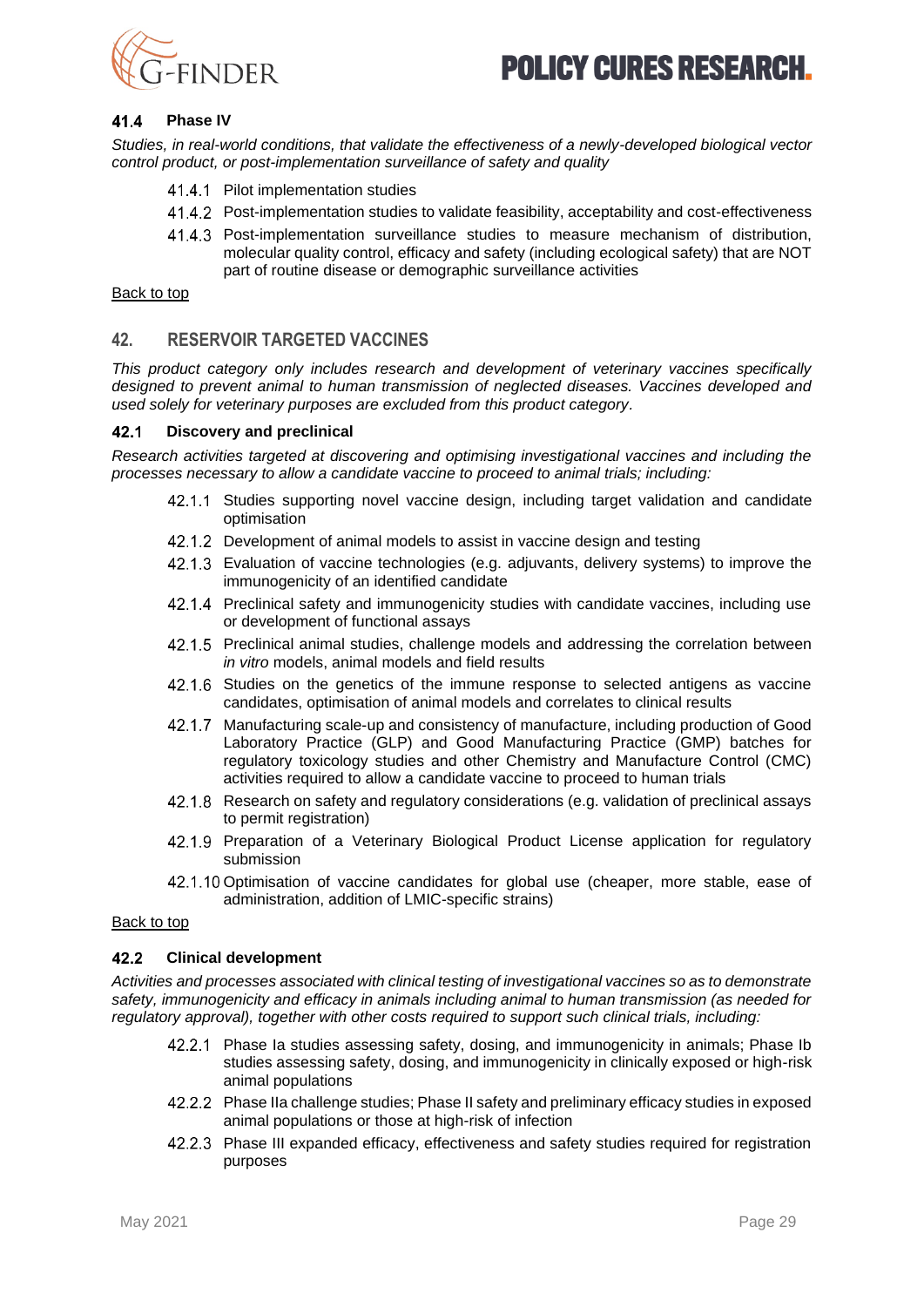



- Infrastructure and site development costs associated with the conduct of clinical trials for vaccine development in LMICs (e.g. vehicle purchase, generators, training and community relationship building)
- 42.2.5 Further biological/product development to generate the optimal clinical formulation and dosage form, and other Chemistry and Manufacture Control (CMC) activities required for regulatory submission
- 42.2.6 Compiling all non-clinical and clinical data to obtain a Biologics License from regulatory authorities
- 42.2.7 Behavioural research during clinical trials relating to risk assessment, factors affecting adherence to protocol, and product acceptability
- 42.2.8 Protocol development, investigator meetings, Good Clinical Practice (GCP) monitoring, quality control, data management, analysis and reporting, establishing a Data Safety Monitoring Board (DSMB) and trial audits

#### [Back to top](#page-0-1)

#### 42.3 **Phase IV/pharmacovigilance**

*Studies relating to the detection, monitoring, evaluation, and prevention of adverse events associated with newly approved vaccines so as to bridge the gap between highly controlled clinical trials intended for regulatory approval and the largely uncontrolled delivery of new vaccines. Also includes studies conducted after regulatory approval that assess vaccine effectiveness in real world settings or which are necessary to support product use in LMICs.*

- 42.3.1 Pharmacovigilance and post-registration studies of newly registered preventive vaccines to assess adverse reactions, toxicology and safety
- Effectiveness studies and head-to-head comparator studies of newly registered preventive vaccines (with other therapies or interventions)
- 42.3.3 Cost-effectiveness studies of newly registered preventive vaccines
- 42.3.4 Treatment interactions and population level studies (of newly registered preventive vaccines, e.g. pharmaco-epidemiological and resistance studies)
- Behavioural research post-registration of new preventive vaccines relating to risk assessment, factors affecting adherence to protocol, provider compliance, and product acceptability
- Case history reports and assessment of long-term prophylaxis using newly registered preventive vaccines in LMICs

#### [Back to top](#page-0-1)

#### $424$ **Baseline epidemiology**

*Studies evaluating potential trial site animal populations to confirm disease incidence, prevalence or exposure risk, and which serve as the foundation for determining the optimal collection, analysis, interpretation and presentation of clinical trial data, including* 

- Epidemiological studies directly linked to the conduct or support of clinical trials of vaccines in development, in order to assess or validate the epidemiological impact on disease, disease incidence, or health of target animal populations at trial sites
- 42.4.2 Preliminary studies of morbidity and mortality at potential clinical trial sites, where these studies are directly linked to planned vaccines trials
- Pre-trial activities designed to understand trial site conditions before the commencement of trials and to facilitate engagement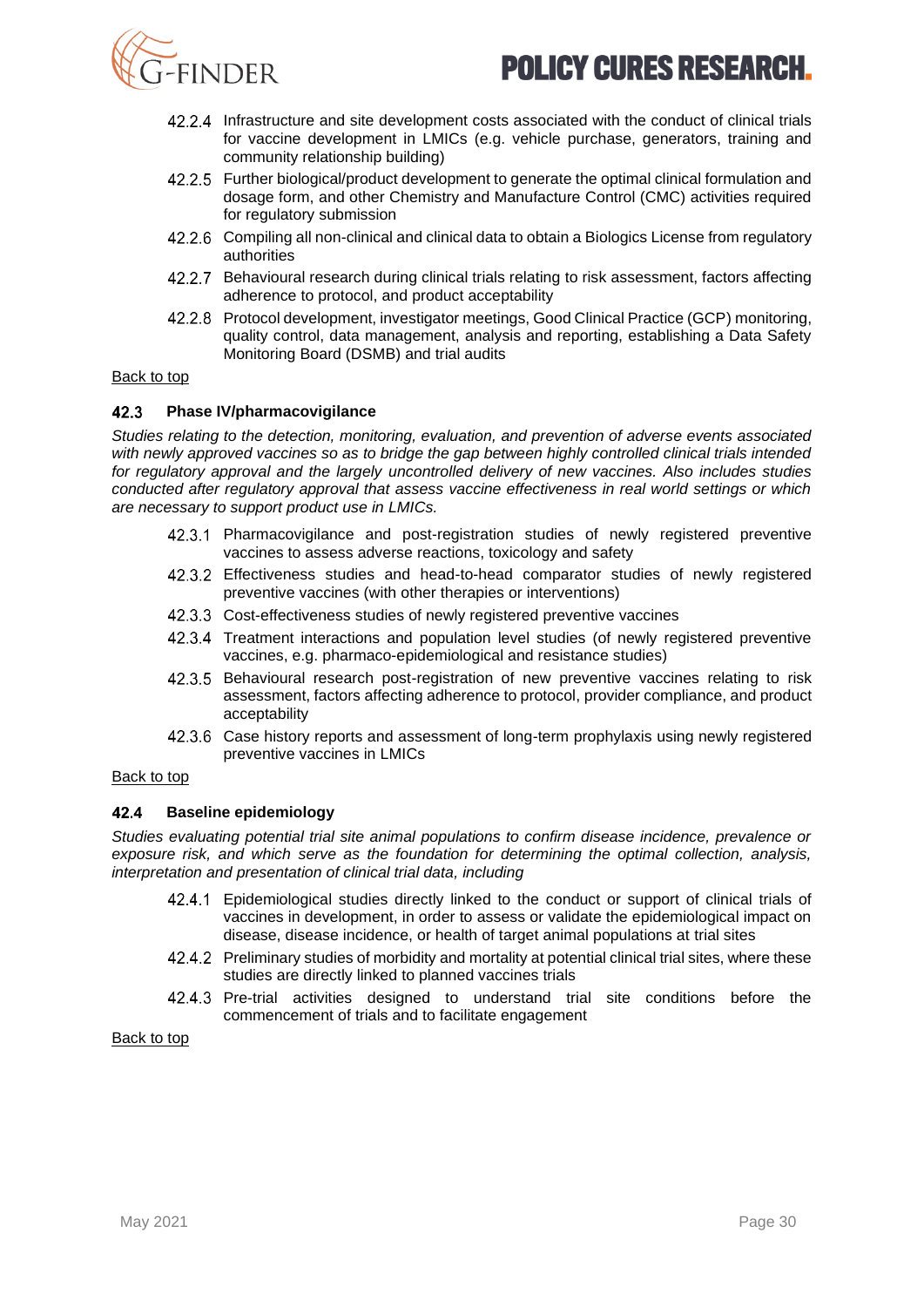

## <span id="page-30-0"></span>**VIII. R&D FOR MORE THAN ONE NEGLECTED DISEASE**

### **43. MULTI-DISEASE VECTOR CONTROL**

*This category only applies to vector control R&D that is not yet targeted at a specific neglected disease, or is explicitly targeted at multiple vector-borne neglected diseases. Disease-specific investment associated with R&D of vector control products with multi-disease potential (e.g. assessment of the epidemiological efficacy of Wolbachia carrying mosquitoes in reducing dengue incidence) does not fall under this category.*

Example:

- i. Design and synthesis of new mode-of-action chemicals for controlling mosquitoes of various species (*Anopheles*, *Aedes* and/or *Culex*)
- ii. Development of a sterile-insect technique for controlling mosquito-borne diseases

#### 43.1 **Multi-disease chemical vector control products**

- 43.1.1 See section [40](#page-25-0) for the full outline of R&D activities included under this category
- 43.2 **Multi-disease biological vector control products**
	- 43.2.1 See section 41 for the full outline of R&D activities included under this category

#### 43.3 **Multi-disease reservoir targeted vaccines**

43.3.1 See section [42](#page-28-0) for the full outline of R&D activities included under this category

#### 43.4 **Multi-disease fundamental vector control research**

*This category includes fundamental (basic) research on vectors that have the potential to carry more than one neglected disease, or both neglected and emerging infectious diseases. This includes vector biology, biochemistry, and genetics related to vector control.*

43.4.1 See section 8 for the full outline of R&D activities included under this category

#### [Back to top](#page-0-1)

## **44. CORE FUNDING OF A MULTI-DISEASE R&D ORGANISATION**

*This category applies to organisations that disburse core funding or non-earmarked funding to an organisation that researches and develops products for multiple neglected diseases, and where it is unknown how the funding has been allocated within the recipient organisation.*

Example:

i. Core funding has been allocated to an organisation that researches tuberculosis, Buruli ulcer and leprosy, but the donor does not know how much has been allocated to each disease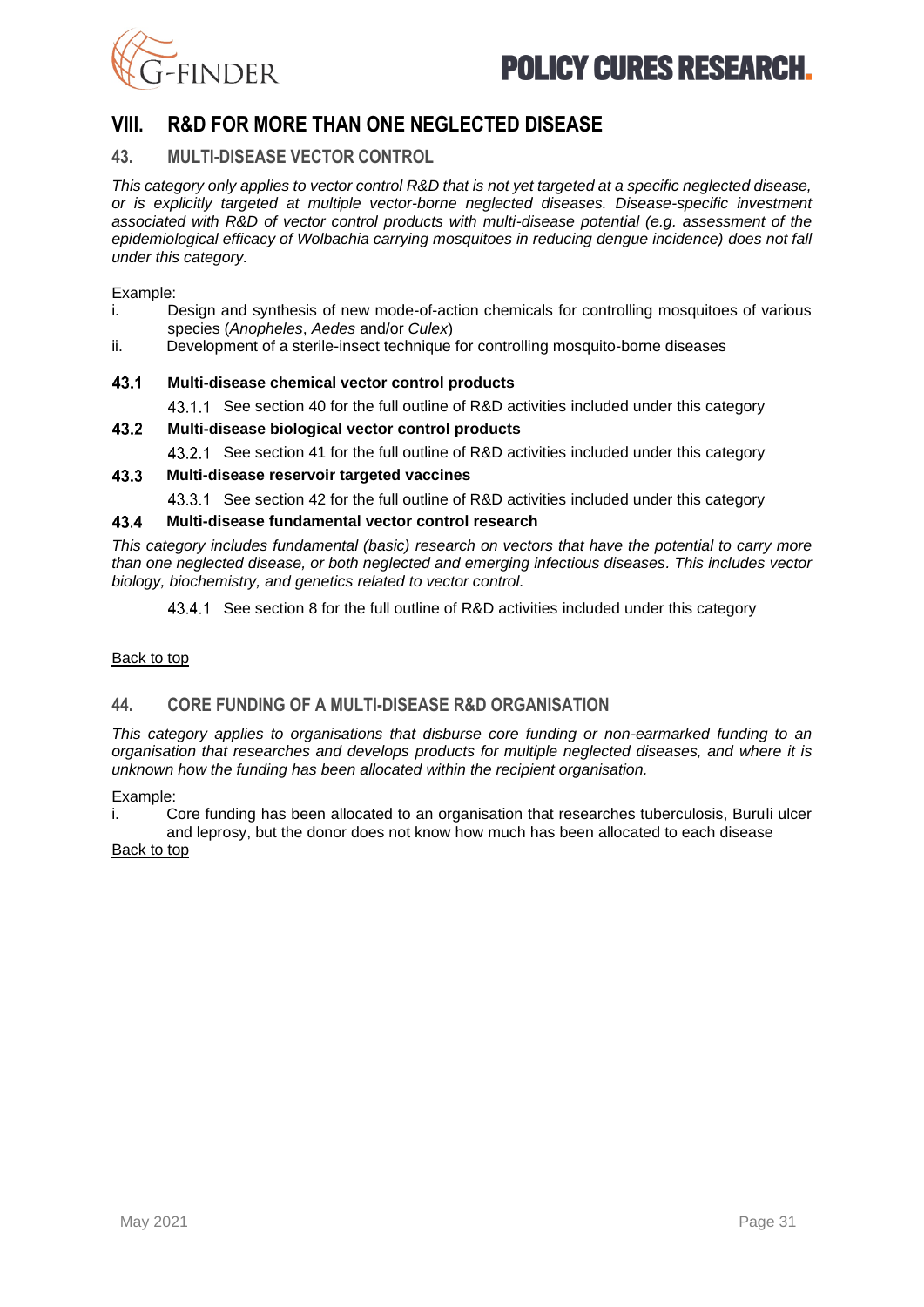

#### **45. PLATFORM TECHNOLOGIES**

#### 45.1 **ADJUVANTS AND IMMUNOMODULATORS**

*Adjuvants and immunomodulators are compounds or structures that aim to improve, modulate or potentiate the immune response. These include compounds such as CpG oligonucleotides, lipopolysaccharide derivatives, Toll-like receptor agonists, chemokines and cytokines.* 

This category has strict restrictions:

- 45.1.1 Only includes funding for R&D which meets the following conditions:
	- a) It is conducted by public, philanthropic or not-for-profit entities
	- b) It is research that is not directed towards a specific disease or product
	- c) It is aimed at developing safer, cheaper, more immunogenic adjuvants and immunomodulators suitable for use in LMICs
	- d) The resulting research findings or leads must be accessible to organisations developing pharmaceutical or biological products for neglected diseases
	- *- If the adjuvant or immunomodulator is being developed as part of a specific product, this investment is included under the relevant disease and product category (e.g. adjuvant R&D as part of a malaria vaccine construct is included under malaria vaccines)*

Examples of R&D for adjuvants and immunomodulators included in the survey scope:

- i. Understanding the innate or adaptive immune response, e.g. studies of Toll-like receptors for the purpose of adjuvant discovery
- ii. Strategies for targeting the cellular immune response to improve the quality of known adjuvants
- iii. Developing a systematic approach to adjuvant discovery (e.g. predictive *in vitro* assays)
- iv. High throughput screening to identify potential adjuvants

#### [Back to top](#page-0-1)

#### 45.2 **DRUG DELIVERY TECHNOLOGIES AND DEVICES**

*Drug delivery technologies and devices comprise mucosal delivery tools and alternative delivery technologies that facilitate the successful delivery of pharmaceutical or biological products in a resource-limited setting (e.g. emulsions, sprays, patches).* 

This category has strict restrictions:

- 45.2.1 Only includes funding for R&D which meets the following conditions:
	- a) It is conducted by public, philanthropic or not-for-profit entities
	- b) It is research that is not directed towards a specific disease or product
	- c) It is research aimed at developing cheaper, faster, more user-friendly drug delivery technologies and devices, intended for use in resource-limited settings.

Examples of R&D for delivery technologies and devices included in the survey scope:

- i. Discovery and optimisation of mechanisms for controlled release
- ii. Development of methods to enhance oral bioavailability of poorly water-soluble drugs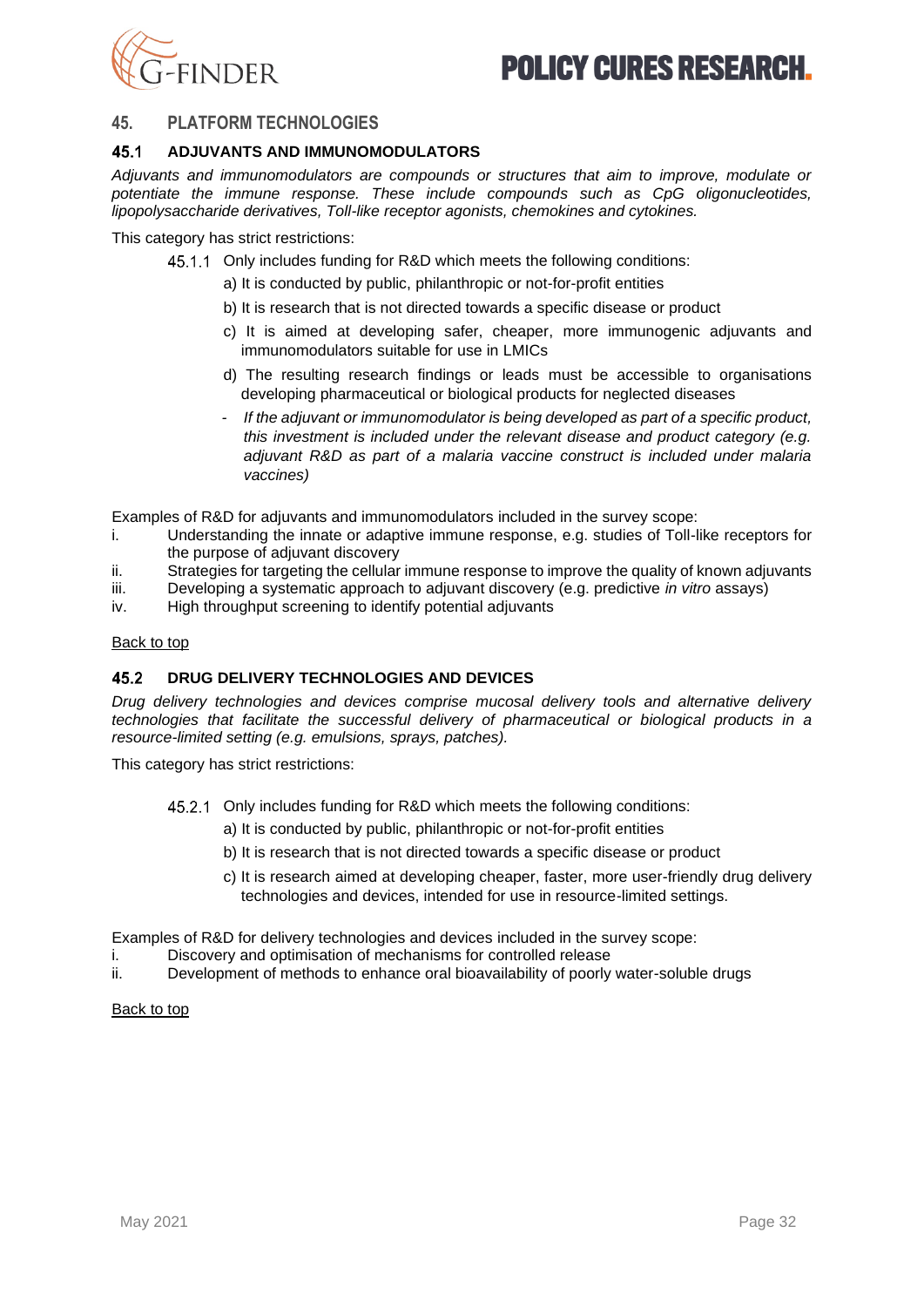

#### 45.3 **VACCINE DELIVERY TECHNOLOGIES AND DEVICES**

*Vaccine delivery technologies and devices comprise mucosal delivery tools, vaccine carrier systems, and alternative delivery technologies that facilitate the successful delivery of vaccines in a resourcelimited setting (e.g. dendritic cell systems, novel viral vectors, sprays, patches and needle-free devices).* 

This category has strict restrictions:

45.3.1 Only includes funding for R&D which meets the following conditions:

- a) It is conducted by public, philanthropic or not-for-profit entities
- b) It is research that is not directed towards a specific disease or product
- c) It is research aimed at developing cheaper, faster, more user-friendly vaccine delivery technologies and devices, intended for use in resource-limited settings.

Examples of R&D for delivery technologies and devices included in the survey scope:

- i. Development of an intra-nasal vaccine delivery platform<br>ii. Development of a plant-based sub-unit vaccine delivery
- Development of a plant-based sub-unit vaccine delivery system
- iii. Development of a mucosal vaccine platform

[Back to top](#page-0-1)

#### 45.4 **GENERAL DIAGNOSTIC PLATFORMS**

This category has strict restrictions:

- 45.4.1 Only includes funding for R&D which meets the following conditions:
	- a) It is conducted by public, philanthropic or not-for-profit entities
	- b) It is research that is not directed towards a specific disease or product
	- c) It is research aimed at developing cheaper, faster, more user-friendly diagnostic platforms or technologies, intended for use in resource-limited settings

Examples of R&D for general diagnostic platforms included in the survey scope:

- i. Simplification of a diagnostic approach to reduce costs e.g. lateral flow tests for malaria
- ii. Re-designing tests/ equipment to use cheap, standard reagents
- iii. Work to make standard tests cheaper and simpler e.g. simpler ELISA assays; simpler Nucleic Acid Amplification tests; simpler DSTs

#### [Back to top](#page-0-1)

#### **46. OTHER R&D**

*The other R&D category is for funding disbursed or received for research and development efforts that simultaneously focus on two or more neglected diseases, and which therefore cannot be apportioned to the specific disease categories.* 

Examples of other R&D:

- i. Research into the interaction between HIV and tuberculosis:
- If research is part of the normal development path of a product for a specific disease (e.g. testing new TB drugs in special populations such as AIDS patients), it is included under the specific disease and product category where the product will be used (e.g. TB drugs)
- ii. Development of a diagnostic to differentiate between different causes of fever (e.g. between malaria and meningitis)
- iii. Development of a multi-disease diagnostic (e.g. the test can identify tuberculosis, malaria or sleeping sickness depending on the reagents used)

iv. Development of a multi-disease vaccine (e.g. a combination pneumonia/meningitis vaccine) [Back to top](#page-0-1)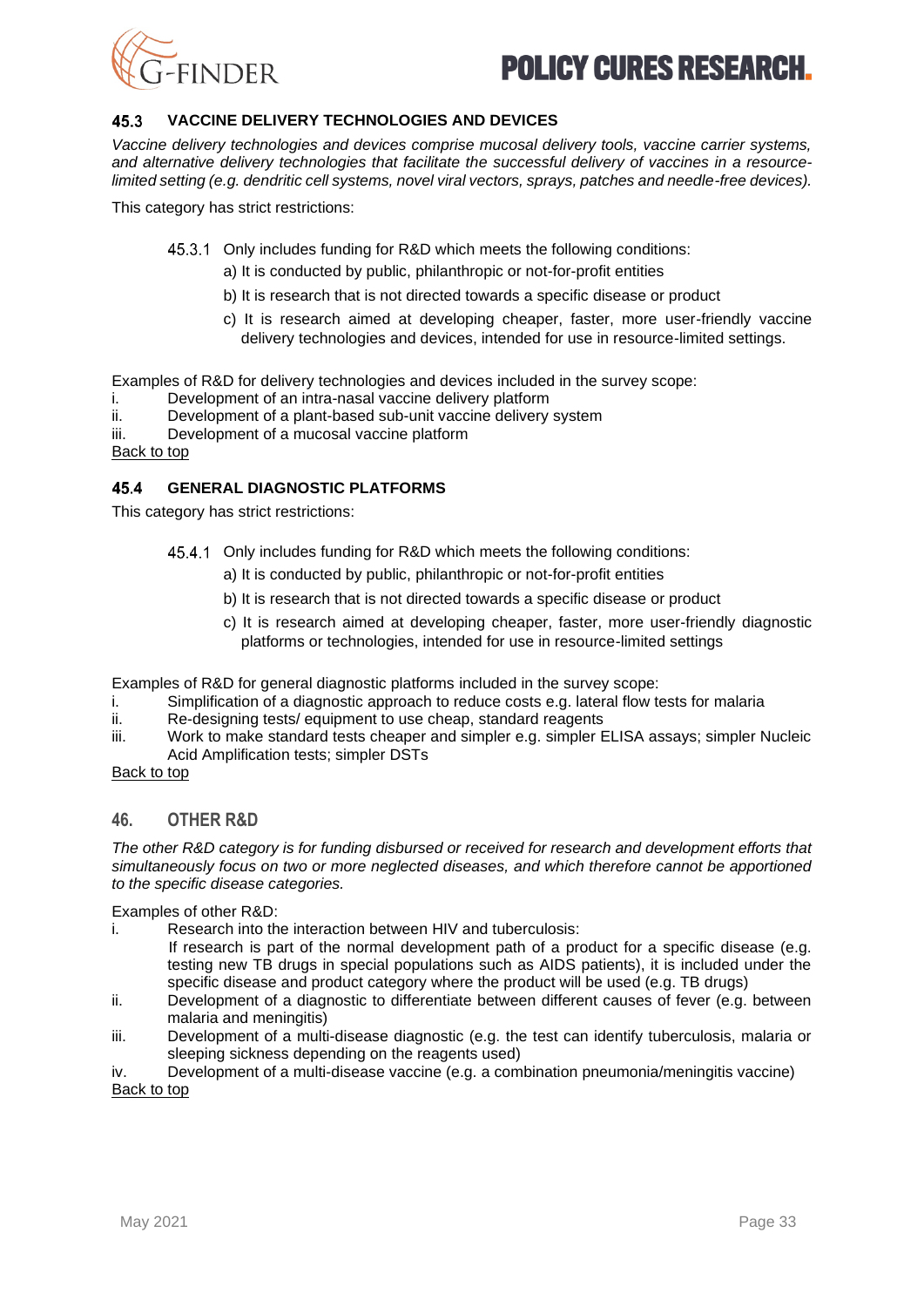



## <span id="page-33-0"></span>**IX. OUT OF SCOPE (EXCLUDED FROM THE SURVEY)**

#### **47. GENERAL EXCLUSIONS**

*The G-FINDER survey only captures investments that support pharmaceutical R&D where products aimed at preventing, treating or curing neglected diseases for patients in LMICs either do not already exist, or are inappropriate for LMIC contexts.* 

*The following categories are therefore excluded from the survey:* 

#### 47.1 **Non-pharmaceutical tools**

47.1.1 Adult male circumcision, cervical barriers, HSV-2 prevention, untreated bed nets, traps, water sanitation tools

#### 47.2 **General supportive, nutritional and symptomatic therapies**

- 47.2.1 Oral rehydration therapy
- 47.2.2 Micronutrient supplementation, vitamins
- 47.2.3 Anti-pyretics, painkillers

#### 47.3 **Products developed and used for veterinary purposes**

#### 47.4 **In-kind contributions**

47.4.1 In-kind R&D contributions are excluded from the survey due to the difficulty in quantifying their value; however a sample of these contributions is highlighted in G-FINDER reporting. Typical in-kind contributions would include training of LMIC scientists, sharing of expertise or access to compounds

#### 47.5 **Additional exclusions for private sector investment**

Industry overhead costs, capital costs and opportunity costs are excluded, due to the difficulty of quantifying these and allocating them to the neglected disease investment. However, the published report will acknowledge the role of these in contributing to costs

#### [Back to top](#page-0-1)

#### **48. NON-PRODUCT R&D EXCLUSIONS**

*The intention of the G-FINDER survey is to capture investments into neglected disease product development as accurately as possible.* 

*The following R&D activities are therefore excluded from the survey:* 

#### 48.1 **Clinical studies not linked to development of a new product**

- 48.1.1 Protocol studies and clinical trials using established, available products (not linked to formal label-expansion trials of new products)
- Epidemiological surveillance and monitoring studies that are not directly linked to product development. For example, routine DSS (Demographic Surveillance System) activities

#### [Back to top](#page-0-1)

#### 48.2 **Health services and access research**

- Any clinical study not linked to development of a product disease management, studies of community attitudes, knowledge and practice in relation to neglected disease treatment and control programs
- 48.2.2 Health care service studies in relation to delivery of neglected disease treatment and control measures
- Design of treatment and control programs appropriate to local prevailing conditions
- Implementation and evaluation of large-scale neglected disease treatment and control programs operated through health care services, government ministries, nongovernmental organizations (NGOs), etc.
- 48.2.5 Roll-out of proven vector control products (e.g. traps and nets, DDT)